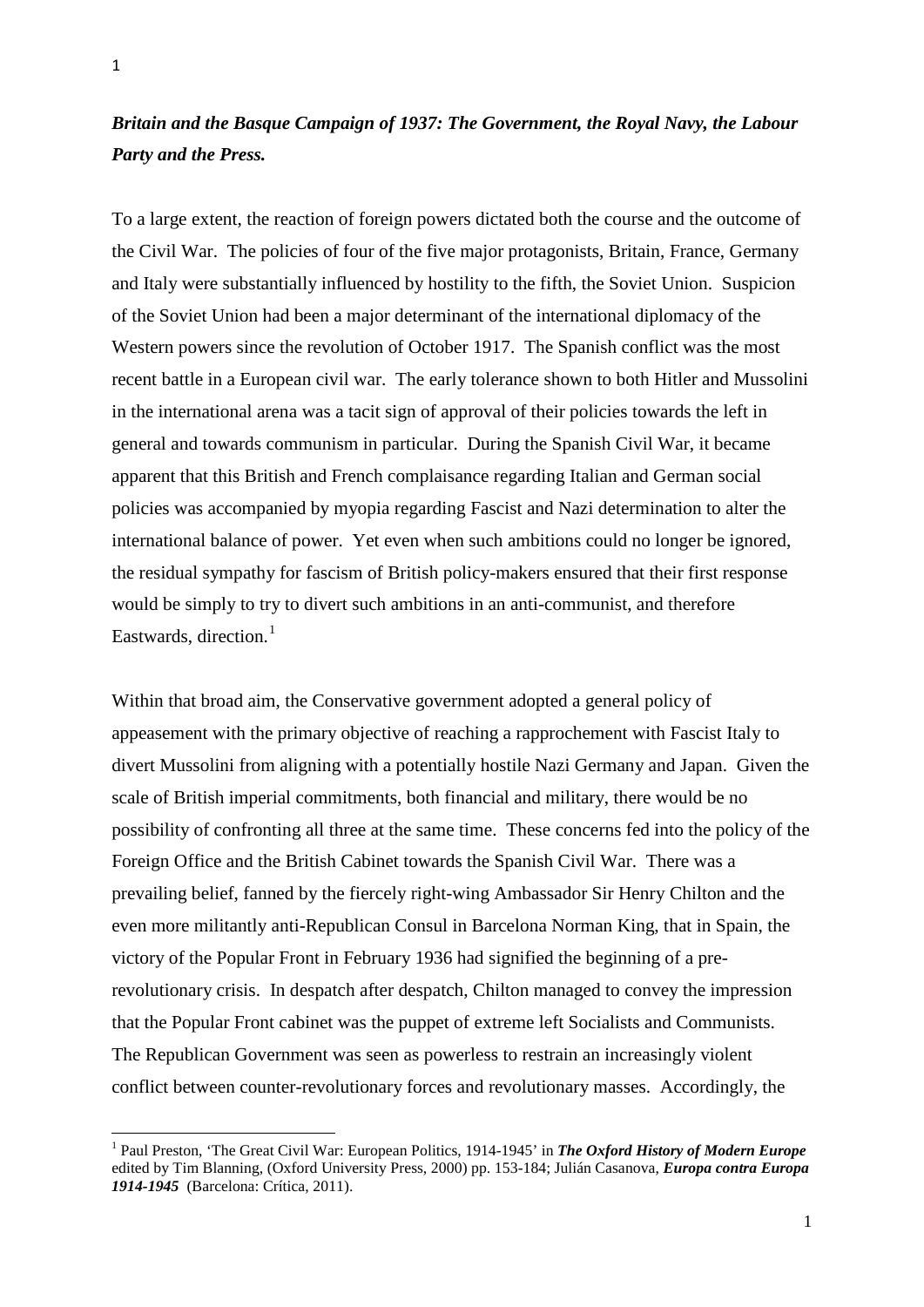British Cabinet adopted a policy of tacit and benevolent neutrality towards the military insurgents, with the covert aim of avoiding any direct or indirect help to the legitimate Republican Government.[2](#page-1-0)

The consequent official British line on the Spanish crisis was one of Non-intervention. This institutionalized hypocrisy originated in a suggestion by the French in response primarily to political opposition within France and, to a lesser extent, to British pressure. On 19 July 1936, José Giral had sent a telegram to the prime minister of the Front Populaire government in Paris, Leon Blum: 'Surprised by dangerous military coup. Beg of you to help us immediately with arms and aeroplanes. Fraternally yours, Giral'. Blum's tentative reaction was to help the legitimate Frente Popular government to combat the military coup. To do so favoured French strategic interests. The security of both the French Pyrenees frontier and the North African colonies depended on a friendly or neutral regime in Spain. If the Spanish military rebels were to win, there was a serious danger of right-wing Spain establishing close relations with France's enemies, Fascist Italy and the Third Reich. Moreover, there was a legal basis in both French and international law for responding favourably to Giral's request in that a 1935 commercial treaty between Spain and France contained a secret provision permitting Spain to purchase French munitions to the value of twenty million francs. After consulting Yvon Delbos, the Minister of Foreign Affairs, Edouard Daladier, the Minister of Defense and Pierre Cot, the Minister of Aviation, Blum hesitantly decided to go ahead. On July 22, a formal and more specific request was received from Giral for twenty Potez bombers, fifty light machine-guns, eight Schneider artillery pieces, one thousand rifles, 250,000 machine-gun bullets, four million cartridges, and 20,000 bombs.<sup>[3](#page-1-1)</sup>

The pro-rebel Spanish ambassador in Paris informed Charles Corbin, the French Ambassador in London, and asked him to inform the British Government about Giral's request and Blum's response. Blum was due in London on 25 July to discuss a British-French-Belgian

<span id="page-1-0"></span><sup>&</sup>lt;sup>2</sup> Chilton to Eden, 10 January (FO371/20520, W344/62/41), 21 February 1936 (FO371/20520, W1639/62/41), 3 March, (FO371/20520, W2014/62/41), 24 March, (FO371/20520, W2868/62/41), 7 April, (FO371/20521, W3224/62/41), 18 April, (FO371/20521, W3449/62/41), 2 May, (FO371/20521, W3947/62/41), Ogilvie-Forbes to Eden, 3 March, (FO371/20520, W2015/62/41), 17 June, (FO371/20522, W5670/62/41); Enrique Moradiellos, *La perfidia de Albión: el Gobierno británico y la guerra civil española* (Madrid: Siglo XXI, 1996) pp. 64-87; Douglas Little, *Malevolent Neutrality: The United States, Great Britain, and the Origins of the Spanish Civil War* (Ithaca: Cornell University Press, 1985) pp. 184-220.<br><sup>3</sup> Jean Lacouture, *Léon Blum* (New York: Holmes & Meier, 1982) pp. 305-6; Hugh Thomas, *The Spanish Civil* 

<span id="page-1-1"></span>*War* 3rd ed. (London: Hamish Hamilton, 1977) pp. pp. 337, 343-4; Julian Jackson, *The Popular Front in France: Defending Democracy, 1934-1938* (Cambridge: Cambridge University Press, 1988) p. 202.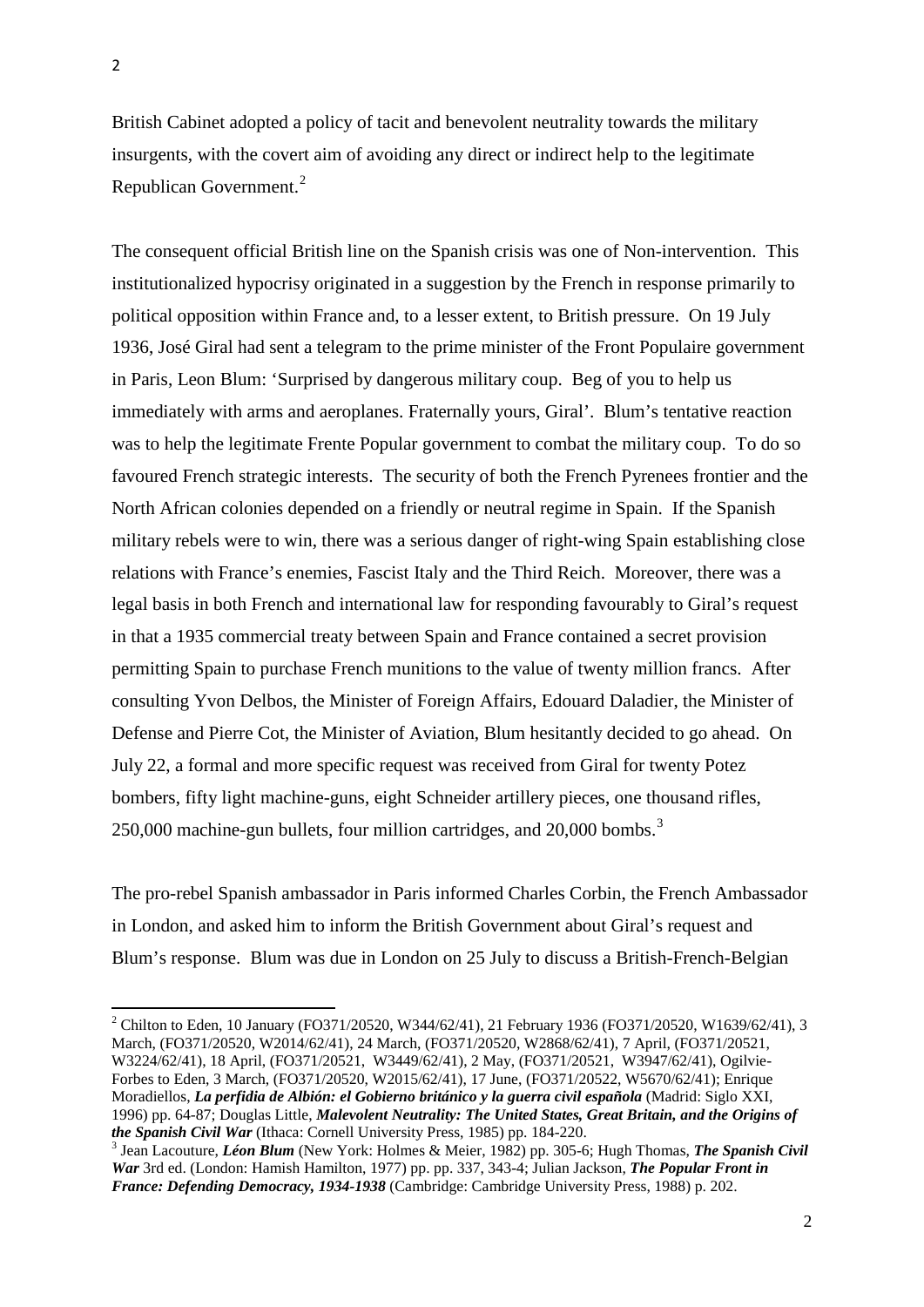response to the German occupation of the Rhineland. On 22 July, as Daladier and Cot were arranging the shipment, Blum received an urgent phone call from Corbin. According to a report from the American Ambassador to France, Jesse Straus, to the State Department, the British Government had asked Corbin to request that Blum come to London ahead of the scheduled meeting to discuss the situation with Stanley Baldwin and Anthony Eden.<sup>[4](#page-2-0)</sup> In fact, while Blum was in London, the matter was not raised at the tripartite conference. However, Baldwin and Eden left Blum in no doubt as to their concerns. According to Blum himself, in the vestibule of Claridge's hotel, Eden, whom he trusted implicitly, asked him if he planned to send arms to Madrid. When Blum confirmed that this was his intention, Eden said: 'It's your business; I ask only one thing of you, I beg of you, be cautious (C'est votre affaire, mais je vous demande une suele chose - soyez prudent).<sup>[5](#page-2-1)</sup>

If the words of Eden and/or Baldwin did not make Blum consider abandoning the arrangements for sending arms to Spain, dramatic events in France did. The Spanish Military Attaché, Major Antonio Barroso, had leaked to the French right-wing press Blum's positive response to Giral's request. This provoked a vicious press campaign against Blum and the Spanish Republic. After a cabinet meeting on July 25, overshadowed by concerns of violence between left and right being provoked by events in Spain, a communiqué was issued to the effect that France would not deliver war matériel to Spain. It was the beginning of a process over the next two weeks that led to a complete reversal of Blum's commitment to helping the Spanish Republic and to the feeble compromise of Non-Intervention. By 1 August, the French government had decided to propose a non-intervention agreement and by 8 August had opted for a complete arms embargo.<sup>[6](#page-2-2)</sup>

Although these decisions were not the result of any official ultimatum to the French Government authorized by either the Cabinet or the Foreign Secretary, there was no lack of friendly suggestions. On 31 July, Winston Churchill wrote to Corbin the French Ambassador: 'I think I ought to let you know that in my judgement the great bulk of the

<span id="page-2-0"></span><sup>&</sup>lt;sup>4</sup> Straus to Secretary of State, 27 July 1936, *Foreign Relations of the United States 1936* Vol. II (Washington: US Government Printing Office, 1954) pp. 447-9; Lacouture, *Léon Blum*, p. 307.

<span id="page-2-1"></span><sup>&</sup>lt;sup>5</sup> David Carlton, 'Eden, Blum and the origins of Non-Intervention', *Journal of Contemporary History*, Vol.VI, No.3, 1971, pp. 41-5; Anthony Eden, *Facing the Dictators* (London: Cassell, 1962) p. 405; Joel Colton, *Léon Blum. Humanist in Politics* (New York: Alfred A. Knopf, 1966) p. 241.<br><sup>6</sup> David Wingeate Pike, *La Galia dividida: Los franceses y la Guerra Civil española* (La Coruna: Ediciones del

<span id="page-2-2"></span>Viento, 2016) pp. 54-7.

pp. 18-22; Straus to Secretary of State, 31 July 31, 2 August 1936, *FRUS 1936*, Vol. II, pp. 450-2, 454-5, .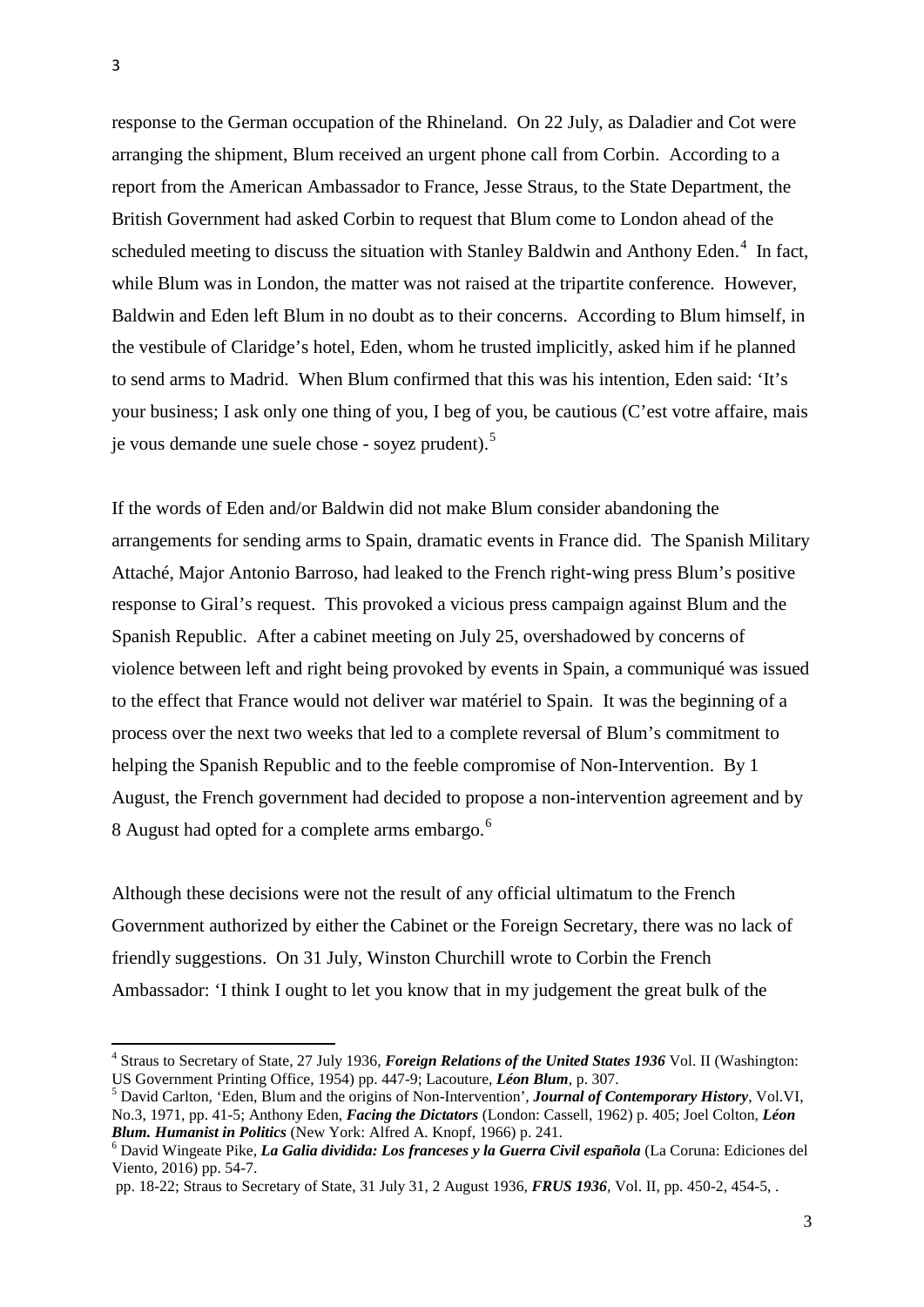Conservative Party are very much inclined to cheer the so-called Spanish rebels. One of the greatest difficulties I meet with in trying to hold on to the old position is the German talk that the anti-Communist countries should stand together, I am sure if France sent aeroplanes etc to the present Madrid Government and the Germans and Italians pushed in from the other angle, the dominant forces here would be pleased with Germany and Italy, and estranged from France. I hope you will not mind my writing this, which I do of course entirely on my own account. … I am sure that an absolutely rigid neutrality with the strongest protest against any breach of it is the only correct and safe course at the present time.<sup>[7](#page-3-0)</sup>

On 5 August, in an effort to clarify the British position, Blum sent Admiral Darlan to speak with the First Sea Lord, Admiral Ernle Chatfield, about the dangers of a rebel victory in Spain. Chatfield made it quite clear that the British were determined to remain totally neutral, a position which Darlan quickly made his own. Returning to France, he told Blum that, if French intervention in Spain led to European war, France could not rely on British support. This weighed heavily with Blum. $<sup>8</sup>$  $<sup>8</sup>$  $<sup>8</sup>$  Then, on 7 August Sir George Clerk, allegedly</sup> acting on his own initiative, spoke to Delbos in terms highly critical of the Madrid government. His words were clearly intended to make the French cabinet revise its pro-Republican stance. His report received the following response from the Foreign Office: 'Your language is approved and appears to have had good results'. It is very likely that Delbos was unaware that Clerk was not speaking on behalf of the British Government. Certainly, Clerk's words influenced him in the direction of caution at the cabinet meeting which followed and at which the decision was taken to abide by strict non-intervention. The relevant press communiqué stated that the government has 'decided unanimously not to intervene in any way in the internal conflict in Spain.'<sup>[9](#page-3-2)</sup>

Even if no explicit British pressure was applied, there can be little doubt that there were strong, and decisive, hints that, in the event of war, France would be left without crucial British support.<sup>[10](#page-3-3)</sup> It was hoped in London that if Non-intervention could be imposed, the

<span id="page-3-1"></span>

<span id="page-3-0"></span><sup>&</sup>lt;sup>7</sup> Martin Gilbert, *Winston S. Churchill 1922-1939* (London: Heinemann, 1976) pp. 781-2.<br><sup>8</sup> Chatfield, record of conversation with Darlan, 5 August, *Documents on British Foreign Policy* 2nd Series, Vol. XVII (London: HM

<span id="page-3-2"></span><sup>&</sup>lt;sup>9</sup> Clerk to FO, 7, 8, 12 August 1936, *DBFP* 2nd Series, Vol. XVII, pp. 71-2, 77-8, 89; *The Times*, 26 July 1936; Carlton, 'Eden, Blum', pp. 47-52; John E. Dreifort, *Yvon Delbos at the Quai d'Orsay. French Foreign Policy During the Popular Front* (Lawrence, Kansas: University Press of Kansas, 1973) pp. 44-9; Moradiellos, *La* 

<span id="page-3-3"></span><sup>&</sup>lt;sup>10</sup> Lacouture, *Léon Blum*, pp. 311-12; Dreifort, *Yvon Delbos*, pp. 50-1.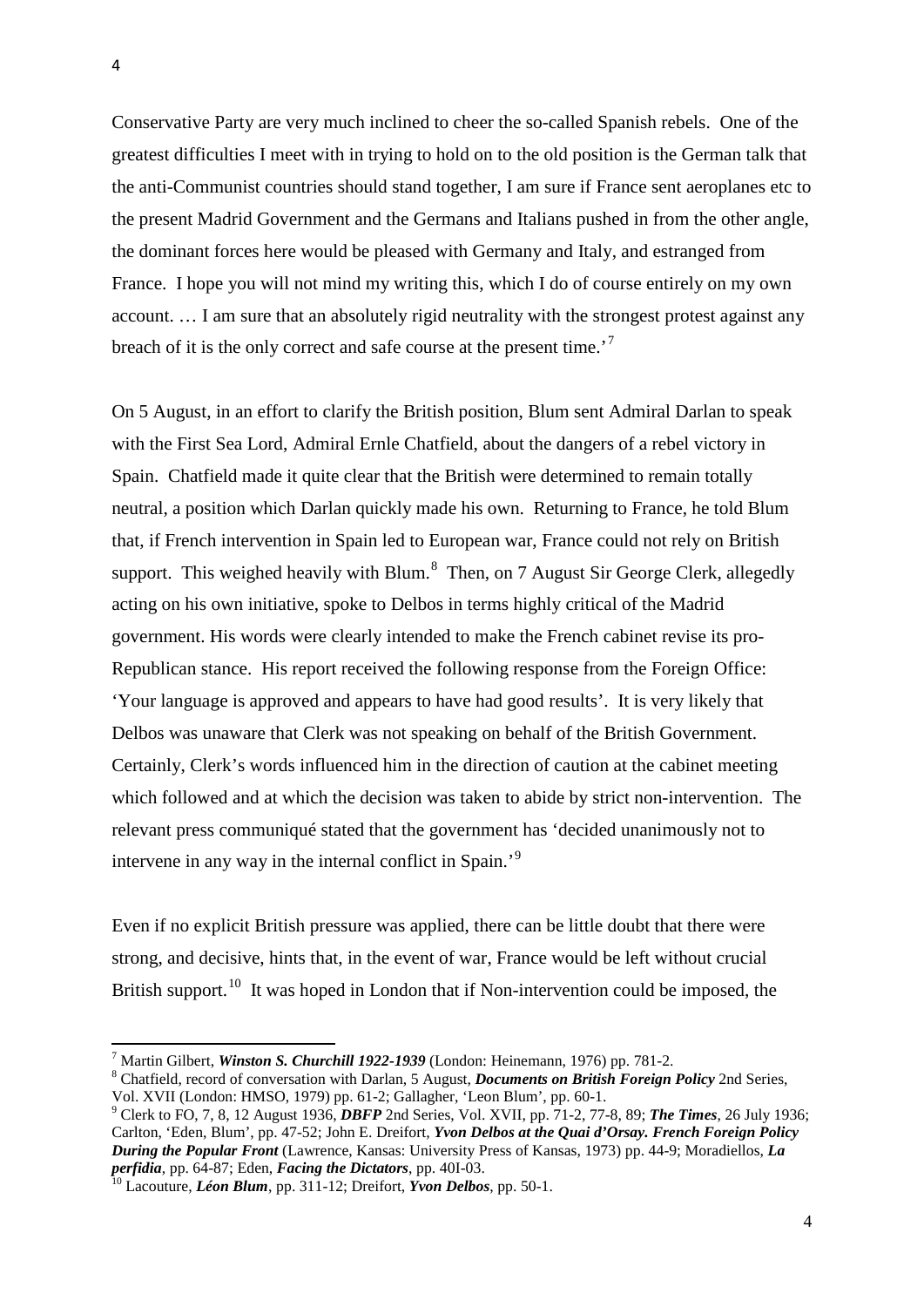Spanish war would peter out for lack of arms and ammunition. Accordingly, to avoid a lengthy process of international treaty-making, on 15 August, London and Paris exchanged diplomatic notes agreeing to Non-Intervention in Spain. It was announced that a strict embargo on the delivery of weapons and munitions to Spain would begin as soon as the governments of Germany, Italy, the Soviet Union and Portugal agreed.<sup>[11](#page-4-0)</sup>

Like the French, the British government was committed at all costs to diminishing the risks of a European conflagration. Moreover, where the Spanish war was concerned, Conservative decision-makers in London tended to let their class prejudices prevail over the strategic interests of Great Britain. The journalist Henry Buckley was told by a British diplomat that 'the essential thing to remember in the case of Spain is that it is a civil conflict and that it is very necessary that we stand by our class'.<sup>[12](#page-4-1)</sup> This was obvious from the first. Mussolini and his Foreign Minister Count Galeazzo Ciano proceeded in the confidence that Britain approved of their intentions. Ciano told the French Ambassador that 'because Portugal had declared its sympathy with insurgents and as the Portuguese hardly ever came out in the open on any matter without first being assured of British support owing to long-standing Anglo-Portuguese alliance, Great Britain was in favour of the rebels.<sup>'13</sup> When King Vittorio Emanuele learned that Mussolini was going to send aircraft to Franco, he insisted that the British Embassy be told. Accordingly, on 28 July 1936, Ciano informed the British Chargé d'Affaires in Rome, Edward Ingram, who allegedly replied that 'the Foreign Office had understood the Italian initiative in its precise significance'.<sup>[14](#page-4-3)</sup>

After the point of no return, all of the feedback from London reinforced the assumption that the British would do nothing to impede Italian help for Franco. Even as the first Italian aircraft were on their way to Morocco, the Italian Chargé in London, Leonardo Vitetti, reported on the widespread sympathy to be found within the highest reaches of the Conservative Party for the Spanish rebels and for Italian fascism. Vitetti's conclusions derived from conversations with Conservative M.P.s, Captain David Margesson, the

<span id="page-4-2"></span>

<span id="page-4-1"></span><span id="page-4-0"></span><sup>&</sup>lt;sup>11</sup> Moradiellos, *La perfidia*, pp. 71-2.<br><sup>12</sup> Henry Buckley, *Life and Death of the Spanish Republic* (London: Hamish Hamilton, 1940) p. 321.<br><sup>13</sup> Ingram to Eden, 28 July 1936, *Documents on British Foreign Policy* 2<sup>nd</sup>

<span id="page-4-3"></span><sup>&</sup>lt;sup>14</sup> Nino D'Aroma, *Un popolo alla prova. Dieci anni di guerra (1935-1945)* 4 vol. (Palermo, Editore Cusimano, 1967) I, pp. 282-3; Nino D'Aroma, *Vent'anni insieme: Vittorio Emanuele e Mussolini* (Bologna, Editoriale Capelli, 1957) p. 242. There is no evidence of this conversation in either the British or Italian diplomatic documents.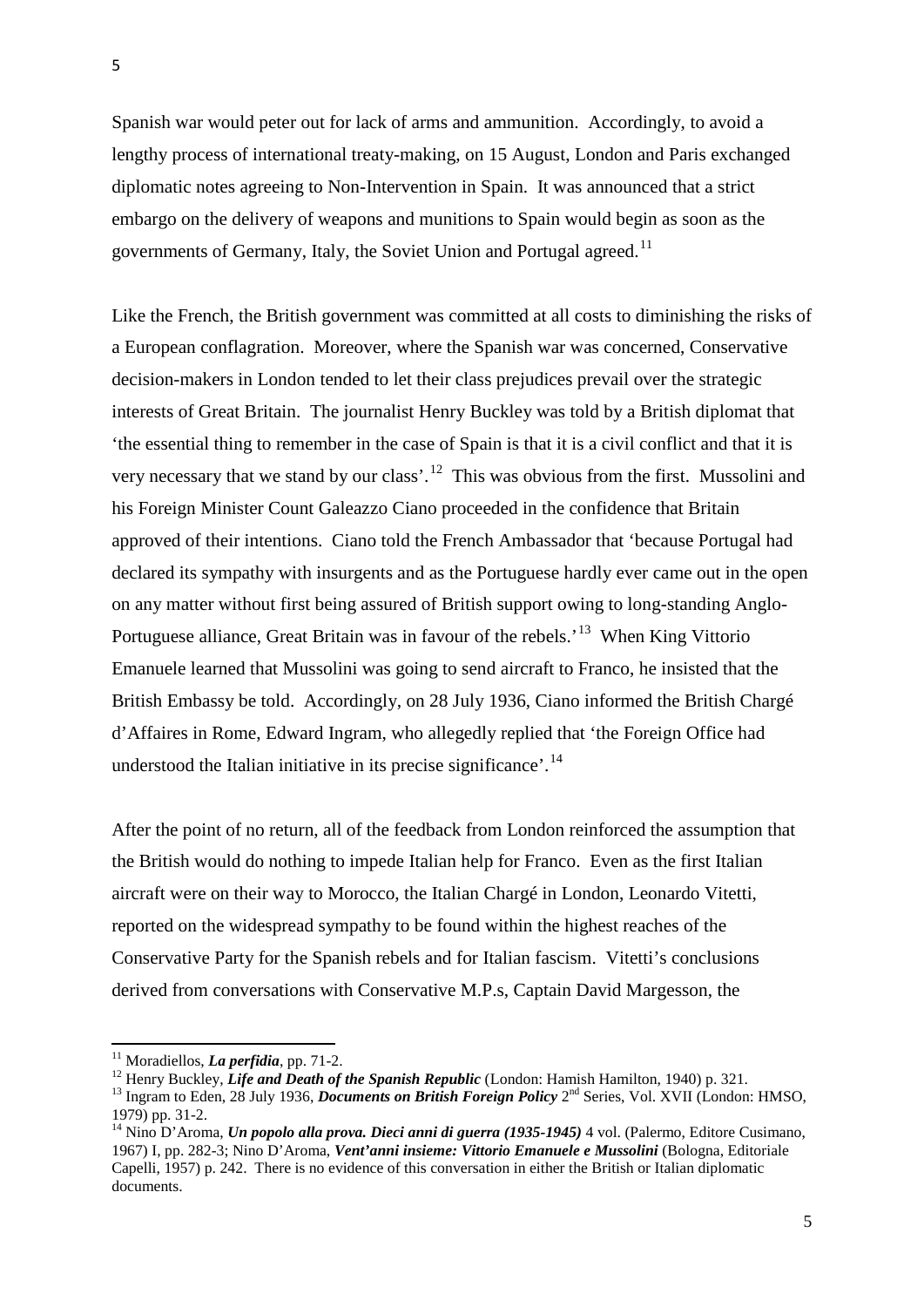Conservative leader of the House, with senior Tories at the Carlton Club and with representatives of the ultra-right-wing Rothemere press. Tory MPs told Vitetti that the events in Spain were the direct consequence of 'subversive Soviet propaganda' and that the Spanish left had to be crushed. Leo Amery, one-time First Lord of the Admiralty, told him that the Spanish war raised 'the problem of the defence of Europe against the threat of bolshevism'. Ciano was delighted and encouraged further contacts. Vitetti reported that British support for French proposals for non-intervention was based entirely on the belief that it was a useful device for preventing France helping the Spanish Republic.<sup>[15](#page-5-0)</sup>

Franco never ever admitted in public that 'perfidious Albion' had made an enormous contribution to his eventual success. The hastily created administration created by the rebels, the Junta de Defensa Nacional, commissioned a series of legal reports on the international situation. The first, produced on 4 August, was optimistic: 'The general drift of the diplomatic situation is favourable to our movement firstly because of the overwhelming impetus of the totalitarian states throughout the world and secondly because even in the states locked in liberalism, or even in the sway of the Popular Front, there exists, in proportion to the danger, a nationalist reaction. France, if not entirely hostile, is hardly favourable…, England is practically neutral, we have the sympathy of Portugal, Italy and Germany.<sup>'[16](#page-5-1)</sup> Within a week a much more upbeat report was presented by the legal team declaring that 'Overall, the English favour us, as can be appreciated by the forthright, open and admirable assistance given us by Portugal, a country tied to the British to such an extent that it must be admitted that Oliveira Salazar has the fullest approval of the British Government in aiding us on the scale that he does.<sup>'17</sup> In early August, Juan de la Cierva, the Spanish inventor of the autogyro (the precursor of the helicopter), who had helped arrange Franco's flight from the Canary Islands to Morocco, told Vitetti that he had bought all the aircraft available on the

<span id="page-5-0"></span><sup>15</sup> Vitetti to Ciano, 29 July, 3 August, Ciano to Vitetti, 30 July 1936, *I Documenti Diplomatici Italiani, 8<sup>ª</sup> serie, vol. IV (10 maggio - 31 agosto 1936)* (Roma: Istituto Poligrafico e Zecca dello Stato/Libreria dello Stato, 1993) pp.711-13, 719-20, 736-7; Ismael Saz Campos, *Mussolini contra la II República: hostilidad, conspiraciones, intervención (1931-1936)* (Valencia: Edicions Alfons el Magnànim, 1986) pp. 204-5; Enrique Moradiellos, *Neutralidad benévola. El Gobierno británico y la insurrección militar española de 1936* (Oviedo: Pentalfa

<span id="page-5-1"></span><sup>&</sup>lt;sup>16</sup> Enrique Moradiellos, 'El mundo ante el avispero español. Intervención y no intervención extranjera en la guerra civil', en *Historia de España Menéndez Pidal Tomo XL. República y guerra civil* edited by Santos Juliá, (Madrid: Espasa Calpe, 2004) p. 253.

<span id="page-5-2"></span><sup>&</sup>lt;sup>17</sup> Archivo del Ministerio de Asuntos Exteriores, legajo R-981, Expediente 5 (AMAE: R-981, E-5); José Antonio Durango, *La política exterior del general Franco, 1938-1940.* Unpublished doctoral thesis, Universidad de Zaragoza, 1992) pp. 1-5; Francisco Serrat Bonastre, *Salamanca, 1936. Memorias del primer «ministro» de Asuntos Exteriores de Franco* (Barcelona: Crítica, 2014) pp. 162-3. On the legal team, see Ángel Viñas, preface to Serrat Bonastre, *Salamanca, 1936*, pp. 61, 79.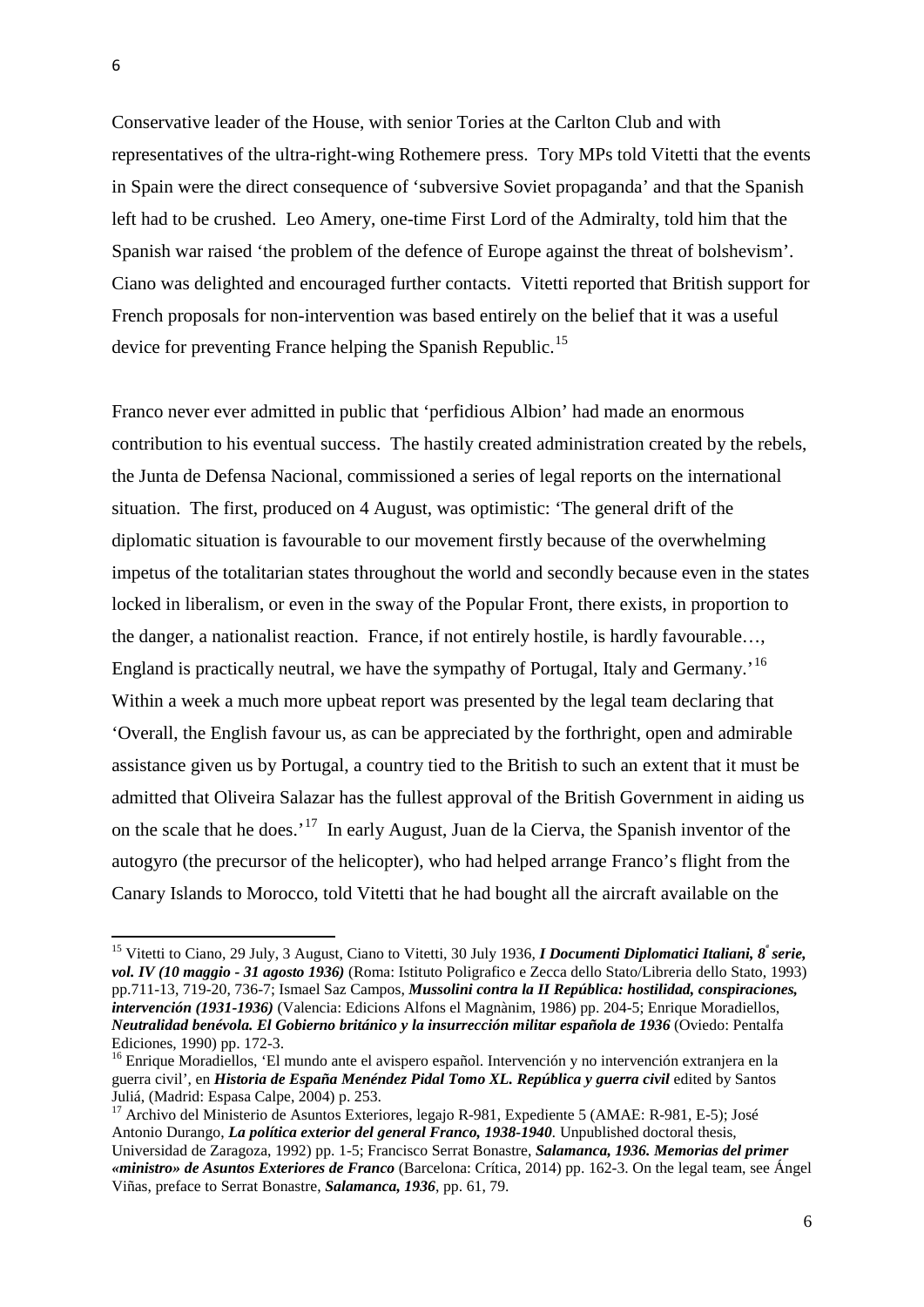free market in Britain and was about to send them to General Mola. De la Cierva said that 'the British authorities had given him every facility even though they knew only too well that the aircraft were destined for the Spanish rebels'.<sup>[18](#page-6-0)</sup>

The British were inclined by their considerable commercial interests in Spain to be hostile to the Republic. The business community believed that the anarchists and other Spanish revolutionaries were liable to seize and collectivize British holdings.<sup>19</sup> Equally, members of the British government and the diplomatic corps, for reasons of class and education, sympathised with the anti-revolutionary aims of the Nationalists as they did with those of Hitler and Mussolini. Moreover, it was commonplace for Spanish aristocrats and the scions of the main sherry exporting families to be educated at English Catholic Public Schools like Beaumont, Downside, Ampleforth and Stonyhurst. There was thus a nexus of upper class contacts and friendship which intensified the underlying hostility of British Conservatives to the Spanish Republic.<sup>[20](#page-6-2)</sup> Added to the determination to avoid war, these factors made the adoption of a policy of non-intervention a logical step.

Non-Intervention was ostensibly intended to neutralise and localise the Spanish war. However, it hobbled the Spanish Republic far more than it did the military rebels. The contradictions and deceit behind Non-Intervention were finally exposed by the humiliations suffered by the British government during the war in the Basque Country. A substantial degree of responsibility lay with Sir Henry Chilton who was openly and unremittingly hostile to the government to which he was accredited. The American Ambassador, Claude Bowers wrote that Chilton 'was violently against the loyalists from the first day'.<sup>21</sup> From his splendid French residence in St Jean de Luz, where he remained until his retirement in late 1937, Chilton maintained cordial relations with the military rebels on the Basque side of the border. This was particularly true of his friendship with the Carlist Major Julián Troncoso Sagredo, the Francoist governor of Irún.<sup>[22](#page-6-4)</sup> The information supplied by Chilton to London about what

<sup>18</sup> Vitetti to Ciano, 7 August 1937, *I Documenti Diplomatici Italiani*, 8<sup>ª</sup> serie, vol. IV, p. 774.

<span id="page-6-2"></span><span id="page-6-1"></span><span id="page-6-0"></span><sup>&</sup>lt;sup>19</sup> Moradiellos, *Neutralidad benévola*, pp. 95-103,<br><sup>20</sup> Paul Preston, 'The Answer lies in the Sewers: Captain Aguilera and the Mentality of the Francoist Officer Corps', *Science & Society*, Vol.68, No.3, Fall 2004. p. 289; Peter Day, *Franco's Friends. How British* 

<span id="page-6-4"></span><span id="page-6-3"></span><sup>&</sup>lt;sup>21</sup> Claude G. Bowers, My Mission to Spain (London: Gollancz, 1954) pp. 288-91.<br><sup>22</sup> On Troncoso, see Gabriel Pretus, 'Commander Troncoso: a man for all seasons in the northern campaign of the Spanish Civil War 1936-1937', unpublished M.A. Dissertation, RHUL.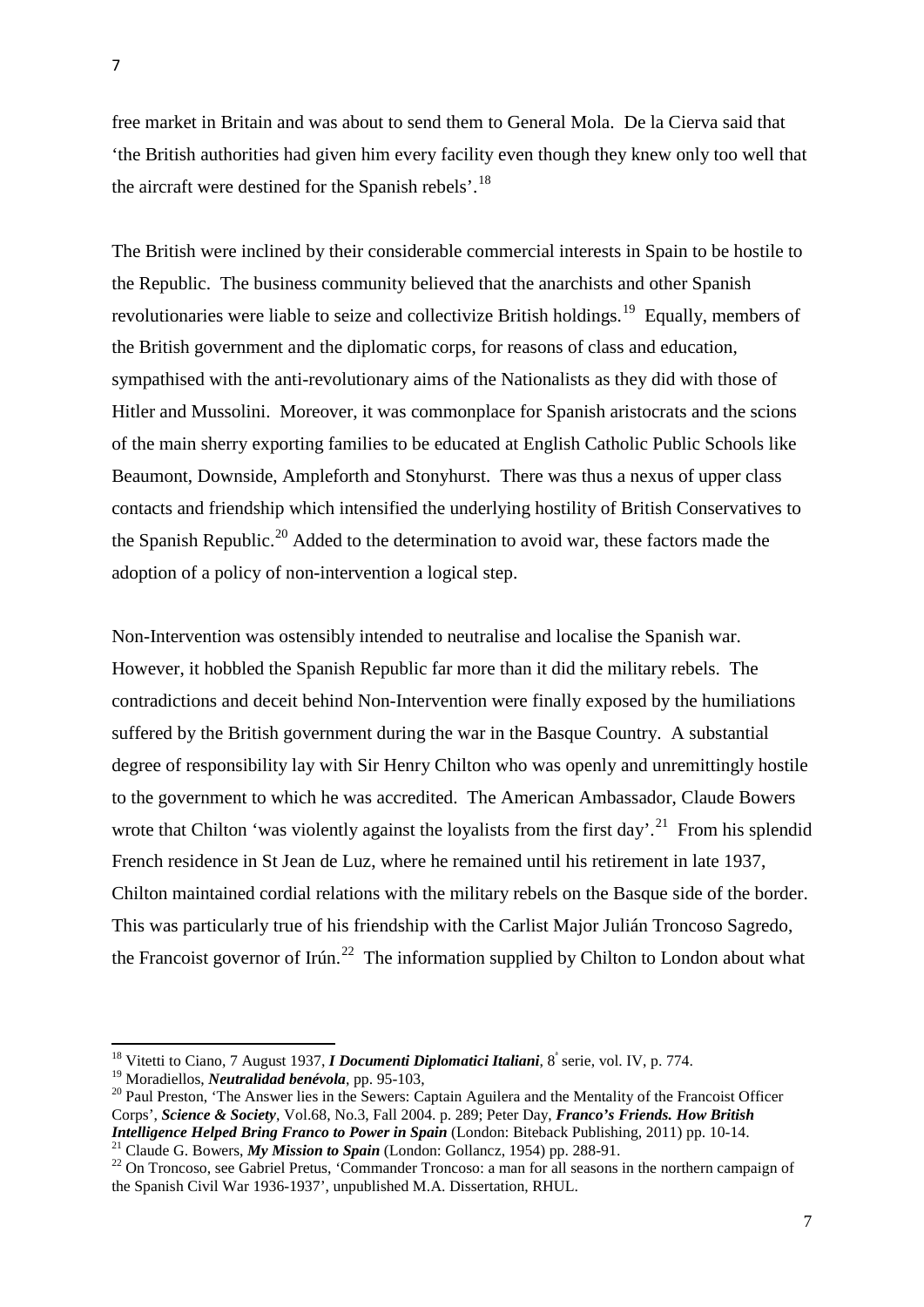was happening in the Basque Country was almost exclusively based on what he learned from Troncoso.[23](#page-7-0)

The British commitment to Non-Intervention was reiterated on 8 March 1937 when Whitehall secured the agreement of the other powers to the establishment of a system of land and maritime observers to prevent the arrival of arms and volunteers. Great Britain would undertake to patrol Spain's northern coast. This was met with outrage in Franco's headquarters where it was denounced as interference on the part of the Republic.<sup>[24](#page-7-1)</sup> Until this point in the war, the Royal Navy had not faced an onerous task in the Bay of Biscay but this was about to change dramatically. The defeat of the rebels at the battle of Guadalajara on 20 March 1937 had imposed on General Franco a momentous strategic volte-face. Increasing evidence that the Republic was concentrating its best-trained and equipped troops in the centre of Spain and leaving other fronts relatively neglected led to a decision to abandon the obsession with Madrid and to destroy the Republic by instalments elsewhere. By late March, rebel priority was being given to operations in the north aimed at the seizure of the armaments factories and coal, iron and steel reserves of the Basque provinces.[25](#page-7-2)

The establishment of the control system around the time that Franco was about to launch his assault on the Basque Country would seriously put to the test the British commitment to Non-Intervention. Franco would attempt to block the delivery of food supplies to a starving Bilbao which was totally dependent on sea-borne trade. Since September 1936, Vizcaya had been cut off from land transport from France and separated from the rest of Republican Spain other than Asturias and Santander. Traditional agricultural supplies from the Levante and the Castilian provinces were no longer possible. Food stocks had been depleted by the influx of refugees from the neighbouring Basque provinces of Guipúzcoa and Álava. Since the beginning of the Francoist attack at the end of March, many civilians fled before the advancing rebel forces. The population of Bilbao would soon have more than doubled as a

<span id="page-7-0"></span><sup>&</sup>lt;sup>23</sup> G.L. Steer, *The Tree of Gernika: A Field Study of Modern War* (London: Hodder & Stoughton, 1938) pp.<br>195-6

<span id="page-7-1"></span><sup>&</sup>lt;sup>24</sup> Almirante Juan Cervera Valderrama, *Memorias de Guerra (1936-1939)* (Madrid: Editora Nacional, 1968) pp. 151-3. <sup>25</sup> Alfredo Kindelán Duany, *Mis cuadernos de guerra* 2ª edición, (Barcelona: Editorial Planeta, 1982) pp.120-3;

<span id="page-7-2"></span>General Jorge Vigón, *General Mola (el conspirador)* (Barcelona: AHR, 1957) pp.303-4.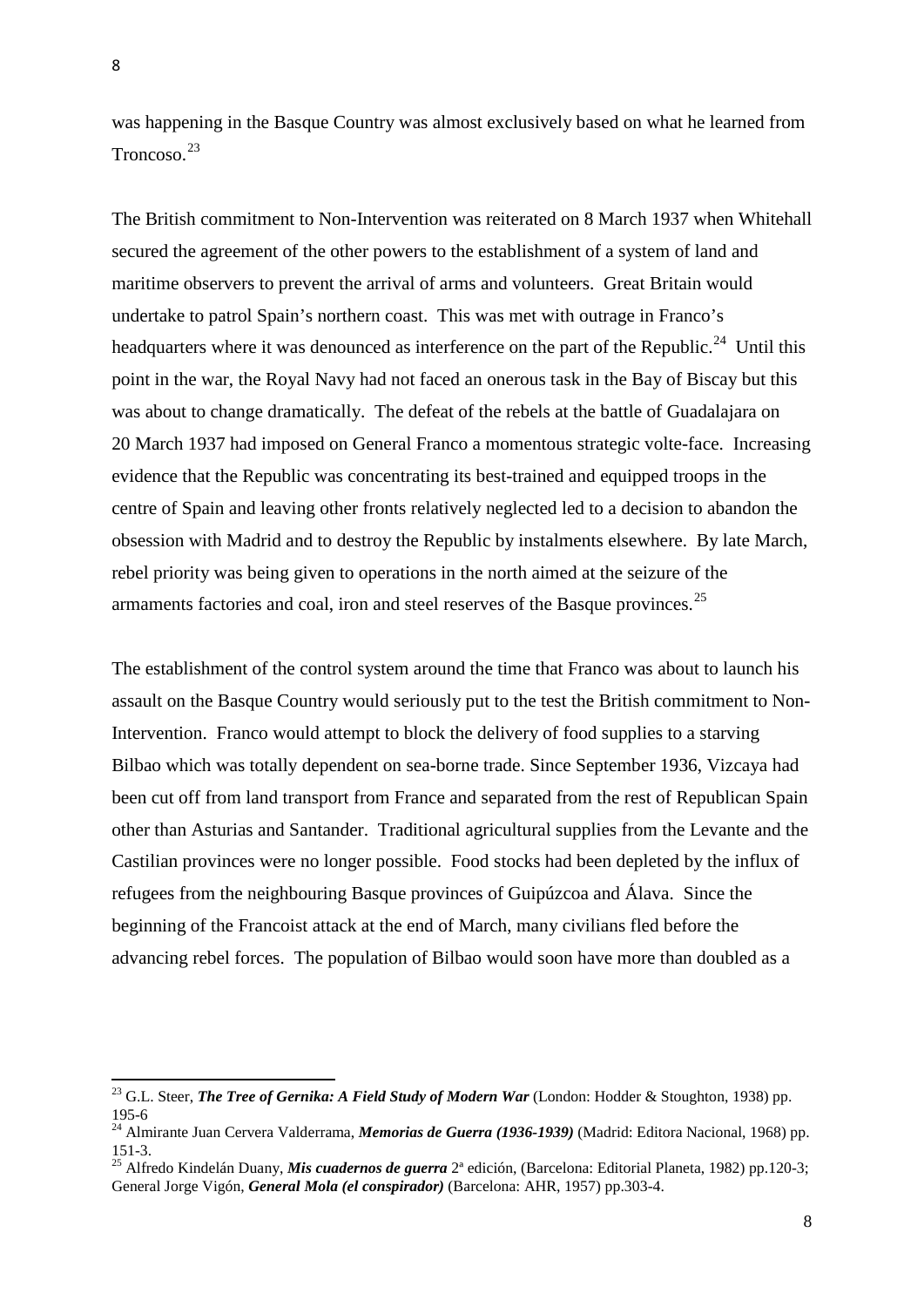result. By mid-April, it would be reported that bread and milk had run out and the adult population was living off rice and beans.<sup>[26](#page-8-0)</sup> Bilbao was entirely reliant on deliveries by sea.

This changed situation would dramatically alter the responsibilities of the Royal Navy whose duties had so far been concentrated on evacuating refugees. In the spring and summer of 1937, British merchant vessels under the protection of the Royal Navy would evacuate more than forty-six thousand refugees, largely Basques, from Santander and the Asturian ports of Gijón, Avilés and Ribadesella.<sup>27</sup> Now the determination of Franco to starve Bilbao into submission became an issue for London. Lord Cranborne of the Foreign Office wrote that 'the Non-Intervention Agreement does not prohibit the carrying of food to Spain by ships of the participating countries. HMG would in fact protest against any interference on the high seas with British ships carrying food or other commodities, and the Navy would prevent such interference whenever they could.' Most Royal Navy officers were broadly in favour of the military rebels. This was largely a consequence of the slaughter when below-decks crews mutinied against rebel naval officers at the beginning of the war. At the same time, an exception was made in the case of the Basques who were admired because it was believed that they hated Communists and Fascists equally.<sup>28</sup>

On 30 March, *The Times* reported that Franco's headquarters 'had broadcast a warning that British steamers should respond quickly to any signals by insurgent warships off the coast of Spain'. The newspaper went on to say that, while British merchant ships should obey within Spanish territorial waters, 'the British Government are not prepared to tolerate the stopping of British steamers on the high seas for the purpose of search<sup>'. 29</sup> Franco's chief of naval staff, Admiral Juan Cervera Valderrama, had threatened that 'any British ship found within territorial waters will be seized or sunk.' Behind the warning was the knowledge that the

Editorial La Gran Enciclopedia Vasca, 1978) pp. 263-86; Helen Graham, *The Spanish Republic at War 1936-*

<span id="page-8-0"></span><sup>26</sup> Manuel González Portilla & José María Garmendia, *La guerra civil en el País Vasco* (Madrid: Siglo XXI, 1988) pp. 94-5; José Antonio Aguirre y Lecube, *El Informe del Presidente Aguirre al Gobierno de la República sobre los hechos que determinaron el derrumbamiento del frente del norte (1937)* (Bilbao:

<span id="page-8-1"></span><sup>&</sup>lt;sup>27</sup> Silvia Ribelles de la Vega, *La Marina Real Británica y la guerra civil en Asturias* (Oviedo, Real Instituto de Estudios Asturianos. 2008) pp. 126-35, 246-7.

<span id="page-8-2"></span><sup>&</sup>lt;sup>28</sup> Report by Captain of HMS Fame, 19 December 1936, ADM116, quoted by Ribelles de la Vega, *La Marina Real Británica*, pp. 88-9; James Cable, *The Royal Navy and the Siege of Bilbao* (Cambridge: Cambridge University Press, 1979) pp. 35-6.

<span id="page-8-3"></span><sup>29</sup> *The Times*, 30 March 1937.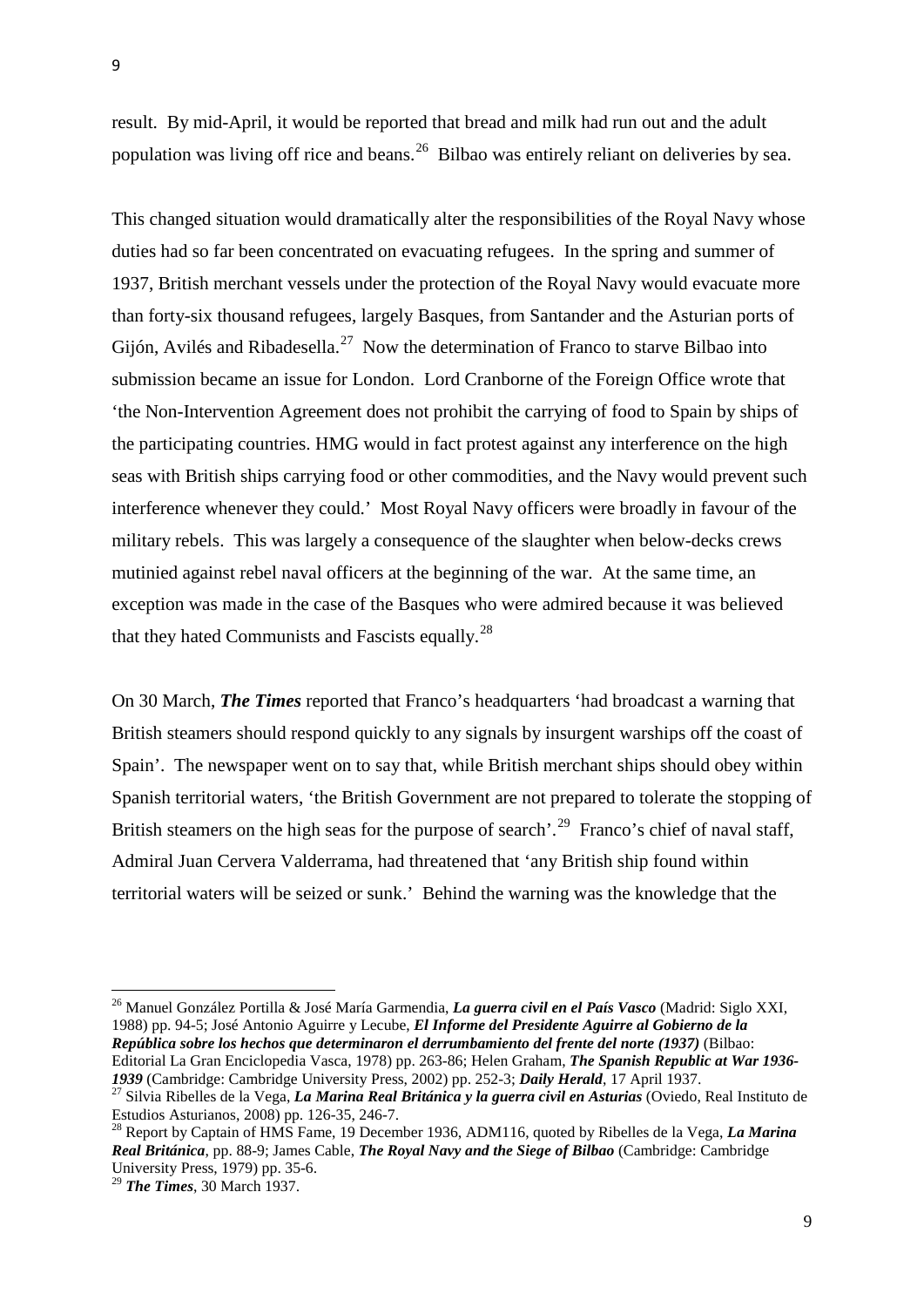principal suppliers of food to Bilbao were twelve merchant ships, flying under the British flag, that had been contracted by the Basque Government.<sup>[30](#page-9-0)</sup>

The first crisis took place around 5.30 a.m. on 6 April 1937. The *SS Thorpehall*, a British cargo vessel bound for Bilbao with food supplies, sent a distress signal to *HMS Brazen*, one of the four Royal Navy destroyers of the Home Fleet patrolling the 150 miles of the North coast of Republican Spain. *Thorpehall*'s captain reported that his ship had stopped outside Spanish territorial waters by the Spanish rebel armed trawler *Galerna* which had fired a shot across his bows. *Brazen*'s captain, Commander Taylor, went to investigate. While *HMS Brazen* was alongside *Thorpehall*, the rebel battlecruiser *Almirante Cervera* arrived and signalled that food would not be allowed to enter Bilbao. *Brazen* was outgunned by the Spanish warship so Commander Taylor stalled and told the *Thorpehall*'s captain not to proceed. At that point, the *Brazen* was reinforced by the arrival of the destroyer *HMS Blanche* whose captain, Commander Clifford Caslon, had just been made Senior Naval Officer North Spain. A potentially disastrous confrontation was avoided when a German pocket battleship arrived and, unexpectedly, advised the two rebel warships to leave and thus avoid an incident with the British. The *Almirante Cervera* reappeared and made some threatening moves towards the *Thorpehall* but was driven off by the combination of *HMS Brazen*, *HMS Blanche* and *HMS Beagle* another of the four British ships patrolling the area. The fourth, *HMS Brilliant*, was refuelling in La Coruña. *Blanche* signalled to the Spanish battle cruiser: 'His Majesty's Government would not allow any action to be taken against British merchant ships outside of territorial waters.' *Thorpehall* was then escorted to the limits of territorial waters.<sup>[31](#page-9-1)</sup>

The *Thorpehall* reached Bilbao safely thanks to the skill and good sense of Commanders Taylor and Caslon. However, the incident raised the serious problem for the British Government of how the policy of Non-Intervention could be made compatible with the protection of British merchant shipping. This was a problem rendered apparently intractable by the stance of Salamanca that such protection constituted intervention on the side of the Republic. The pusillanimous manner in which the Government initially responded to the problem would lead to acute problems both in the House of Commons and within British public opinion in general.

<span id="page-9-1"></span><span id="page-9-0"></span><sup>30</sup> Cable, *The Royal Navy*, p. 46. <sup>31</sup> Cable, *The Royal Navy,* pp. 47-53.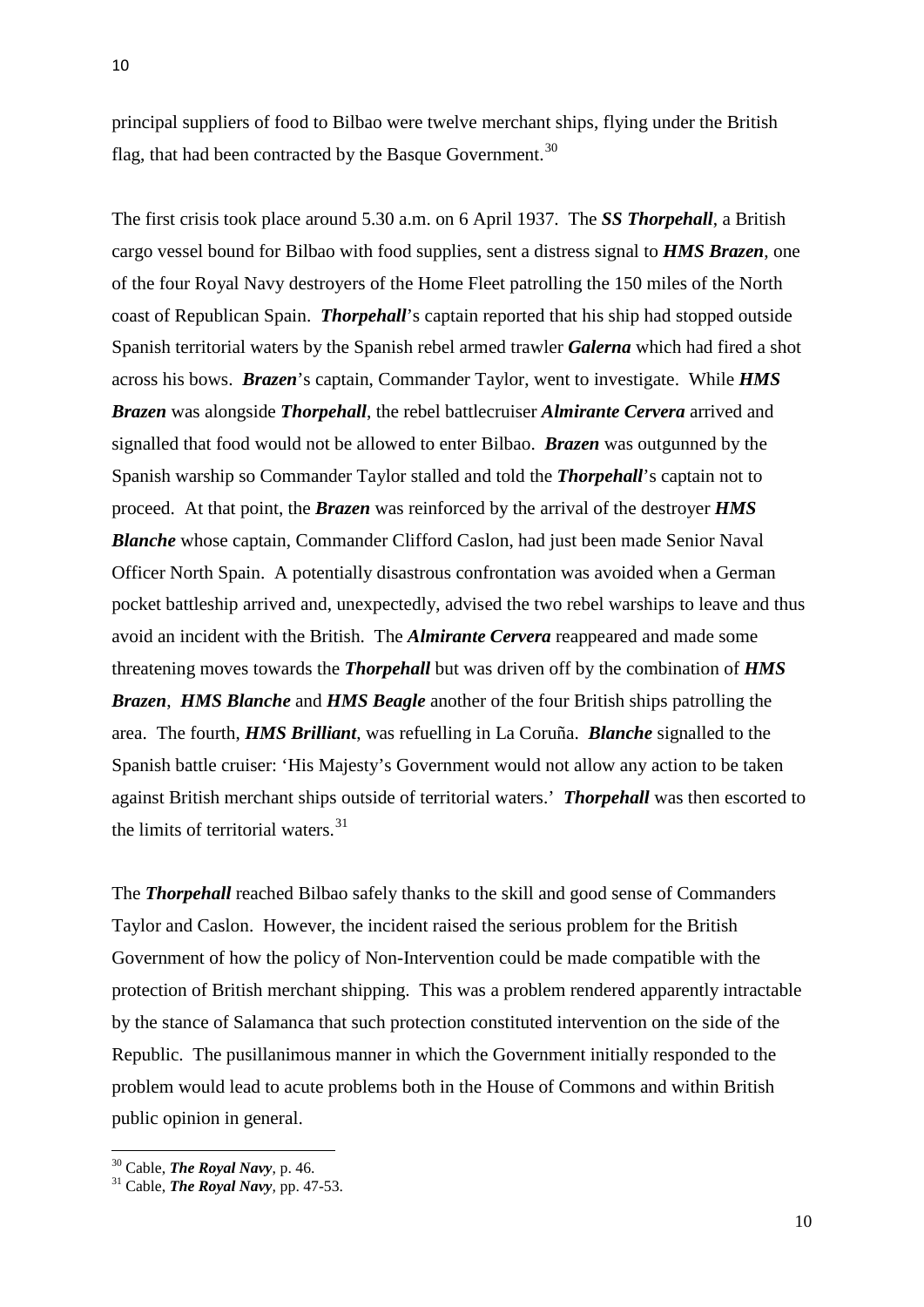The complications of the issue were exacerbated by the report on the *Thorpehall* incident sent by Commander Caslon to the Admiralty: 'Incident of British ship *Thorpehall* today 6 April is accounted for by Insurgent offensive against Bilbao and close blockade, which has been started to prevent supplies of any kind reaching that port in particular. Blockade is effective and I consider further incidents are likely unless prevented by concentration of my forces for each British merchant ship, which arrives, which amounts in fact to blockade running by armed forces…. Alternatively I consider that (a) reinforcements are necessary. (b) British ships should be stopped trading to Bilbao whilst close blockade lasts.' In fact, Caslon seriously overestimated the efficacy of the Francoist blockade. Nevertheless, his two recommendations made sense and he sent a signal to British merchant shipping that any vessel approaching Bilbao should inform *HMS Blanche*. On the basis of information supplied by Troncoso, the British Ambassador Sir Henry Chilton also wrote to London that 'Bilbao is now effectively blockaded by one battleship, cruiser, light cruiser and destroyer plus armed trawler, all of which operate outside territorial waters' and concluded that 'policy of protection of British shipping on high seas cannot be carried on in present circumstances affecting Bilbao'. [32](#page-10-0)

When the Cabinet met on 7 April, the implications of the *Thorpehall* incident were discussed at length. Sir Samuel Hoare, the First Lord of the Admiralty, expressed concern that a situation had nearly occurred in which a British ship was captured by a Spanish Cruiser in the presence of three British Destroyers. It was taken for granted that the rebel blockade was effective even though, Neville Chamberlain, the Chancellor of the Exchequer, pointed out that on the high seas General Franco was not entitled to stop ships, as he did not possess belligerent rights. There was also debate as whether rebel warships had the right within territorial waters to impose a blockade or to sink or capture any foreign ships carrying foodstuffs. A committee was appointed to discuss the matter and its conclusions were discussed at the Cabinet meeting of 11 April.

In the meanwhile, Troncoso visited Chilton. Acting on direct instructions from General Franco, he informed Chilton threateningly that, if the four British Merchant Ships currently at St. Jean de Luz attempted to proceed to Bilbao, they would be 'resisted by insurgent warships

<span id="page-10-0"></span><sup>32</sup> ADM 116-3514; Chilton to Eden, 7 April 1937, FO 371/21352, W6801/23/41; Cable, *The Royal Navy,* p. 53.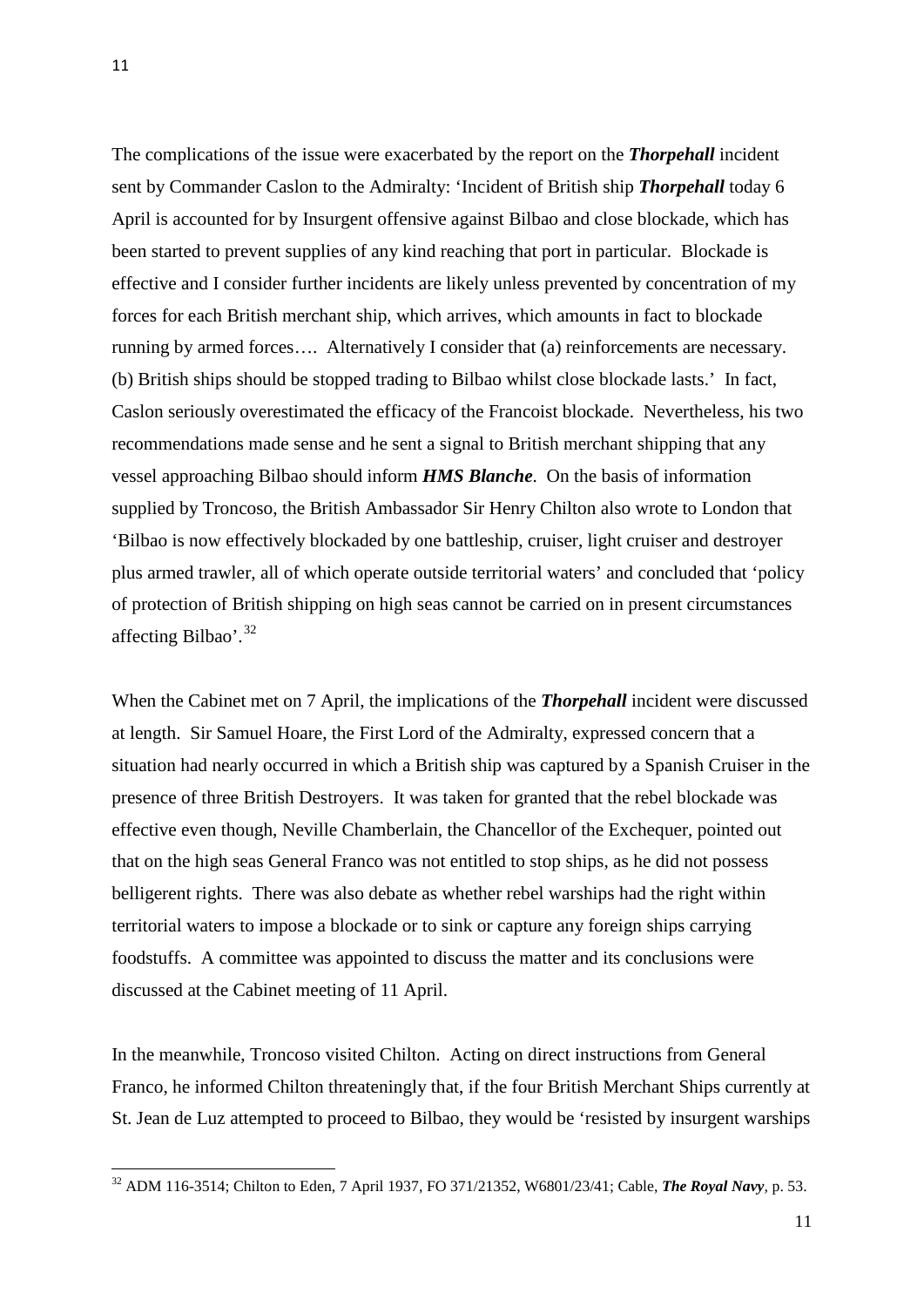by all possible means even at risk of serious incident which they are most anxious to avoid.' He also claimed mendaciously that the Nationalist fleet had mined the approaches to Bilbao. Chilton asked Caslon to inform London that rebel interference could not be avoided within Spanish territorial waters because the Francoist were determined to prevent the entry of foodstuffs in order to hasten the fall of Bilbao. In consequence, at the 11 April Cabinet meeting, it was decided to send both the cruiser *HMS Shropshire* and the battleship *HMS Hood* to the Bay of Biscay to ensure that 'the British forces in that region might not be inferior to those of General Franco'. Meanwhile, British merchant ships en route to Bilbao were being advised to proceed temporarily to St. Jean de Luz.

At the Cabinet meeting, mealy-mouthed concerns were expressed that protection of British shipping might provoke Germany and Italy into abandoning Non-Intervention. This was utterly hypocritical since the cabinet was already fully cognisant of the massive existing scale of Italo-German aid to Franco. Even more cowardly was a discussion about requesting Franco to allow British ships carrying only ballast to enter Bilbao in order to leave with iron ore. It was finally decided to send a message to Franco as follows: 'We cannot recognise or concede belligerent rights and we cannot tolerate any interference with British shipping at sea. We are, however, advising our shipping that, in view of the conditions at present prevailing in the neighbourhood of Bilbao, they should not go into that area so long as these conditions continue.' It was decided that Hoare should instruct the Naval authorities on the Spanish coast that 'all Naval protection is to be withdrawn from British merchant ships which disregard the wishes of His Majesty's Government that they should not proceed to the Bilbao area'. Hoare duly informed to Chilton and Royal Navy warships in the Bay of Biscay of this. The decision was effectively based on the Francoist threats from Troncoso. The opinion of the British Consul in Bilbao, Ralph Stevenson, had not been sought.<sup>[33](#page-11-0)</sup>

On the following day, Troncoso again visited Chilton. He asked what would be the British reaction if rebel warships 'either prevented British ships from entering Spanish territorial waters by manoeuvring round them or fired upon any British ship they found inside the three mile limit'. Chilton was unable to answer.<sup>34</sup> The implicitly humiliating position of the British Government was underlined on the same day when Pablo Azcárate, the Spanish

<span id="page-11-0"></span><sup>&</sup>lt;sup>33</sup> Cabinet minutes, 7, 11 April 1937, CAB 23-88, pp. 37-41, 59-84; Eden to Chilton, 11 April 1937, FO371/21352, W6936/23/41. See also Steer, *Gernika*, pp. 196-7.

<span id="page-11-1"></span><sup>&</sup>lt;sup>34</sup> Chilton to Eden, 12 April 1937, FO371/21352, W7033/23/41.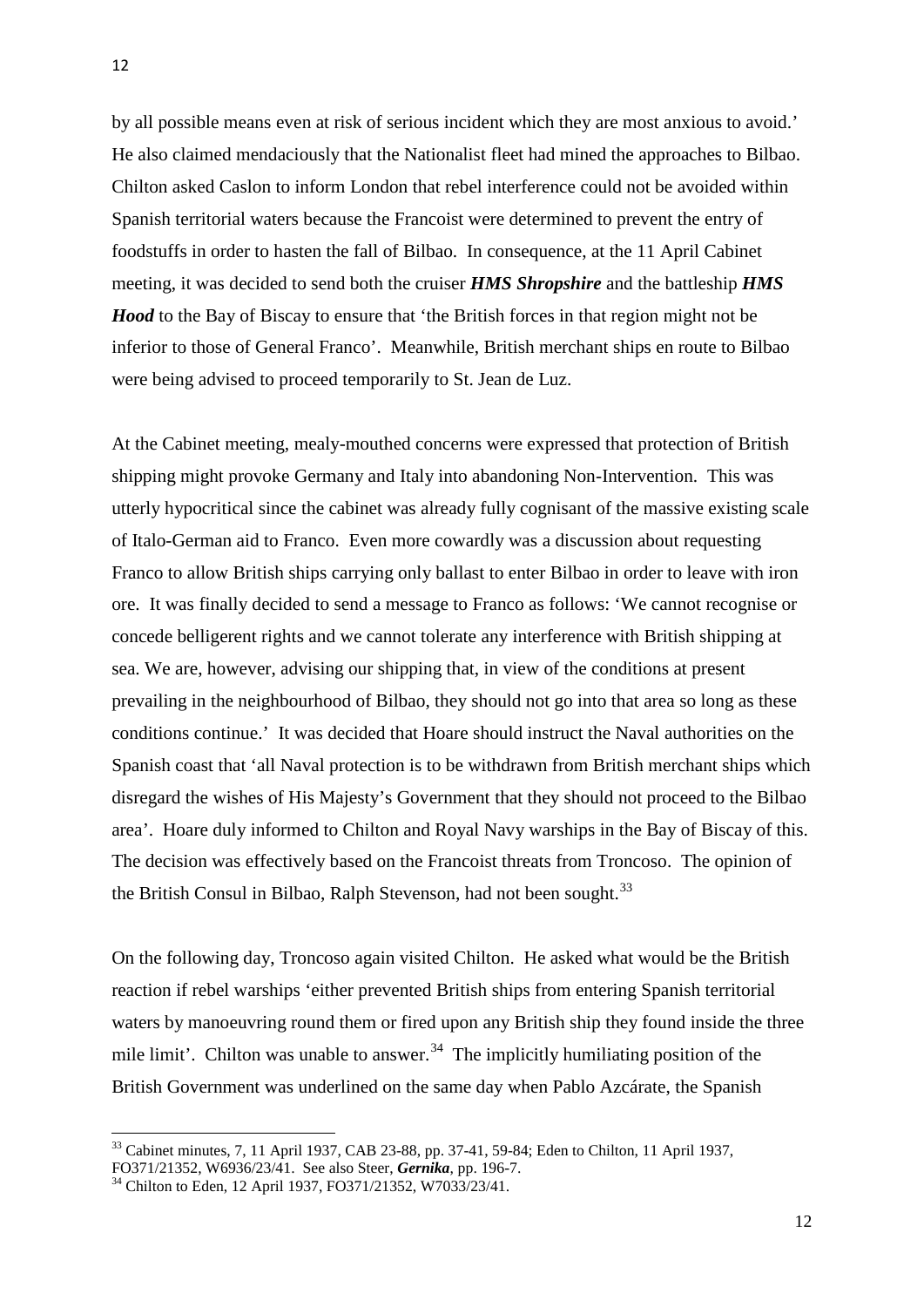Republican Ambassador visited the Foreign Office. Sir George Mounsey told him that 'in view of the conditions prevailing in the neighbourhood of Bilbao', British merchant vessels were being advised to steer clear. Azcárate replied that the Republican Government could understand that there would be no protection for ships within the three-mile limit. However, since the Basque Government had fortified the coast with long-range guns, 'it would therefore only be necessary for British merchant ships to be assured of protection up to the three-mile limit as once they were within that limit they would be amply protected by the shore defences.' When Mounsey reiterated the alleged dangers from rebel air attacks and mines, Azcárate replied: 'this in fact meant that His Majesty's Government were giving way to General Franco's threats and admitting his right to blockade in fact, even though they denied it in words.' An embarrassed Mounsey insisted that HMG's position was simply a reaction to an objective situation to which Azcárate responded that this line 'would appear to the Spanish Government as completely contradictory of their traditional advocacy of the freedom of the seas'. [35](#page-12-0)

On the following day, the French Ambassador, Charles Corbin, made it clear to Eden that his government shared Azcárate's dismay. Eden had argued unconvincingly that to break Franco's blockade by force would constitute an intervention on the side of the Spanish Republic.<sup>36</sup> This was a view shared by the liberal press in both Britain and France and, needless to say by General Franco himself. Troncoso informed Chilton on 16 April of Franco's satisfaction at the position of the British Government.<sup>37</sup>

The policy towards the Spanish conflict of the British Conservative Party was facilitated by divisions within the Labour Party. There was a pacifist element within the party and a substantial Catholic element that was influenced by news about anti-clerical atrocities committed within the Republican zone. The left and the unions, led by Ernest Bevin, favoured action to undermine the government's policy of appeasement. The right was inhibited by suspicion of Soviet military intervention in favour of the Spanish Republic. Accordingly, in October 1936, after initially endorsing the government's non-intervention policy, the Labour Party's principal bodies, the Parliamentary group, the executive and the

13

<span id="page-12-1"></span><span id="page-12-0"></span><sup>&</sup>lt;sup>35</sup> Mounsey conversation with Azcárate, FO371/21352, W7196/23/41.<br><sup>36</sup> Eden to Hugh Lloyd Thomas (British Minister at Paris Embassy), 13 April 1937, FO371/21352, W7162/23/41.

<span id="page-12-2"></span><sup>37</sup> Cable, *The Royal Navy*, pp. 66-7; Chilton to Eden, 16 April 1937, FO371/21352, W7418/23/41; Lloyd Thomas to Eden, 18 April 1937, FO371/21331, W7493/7/41.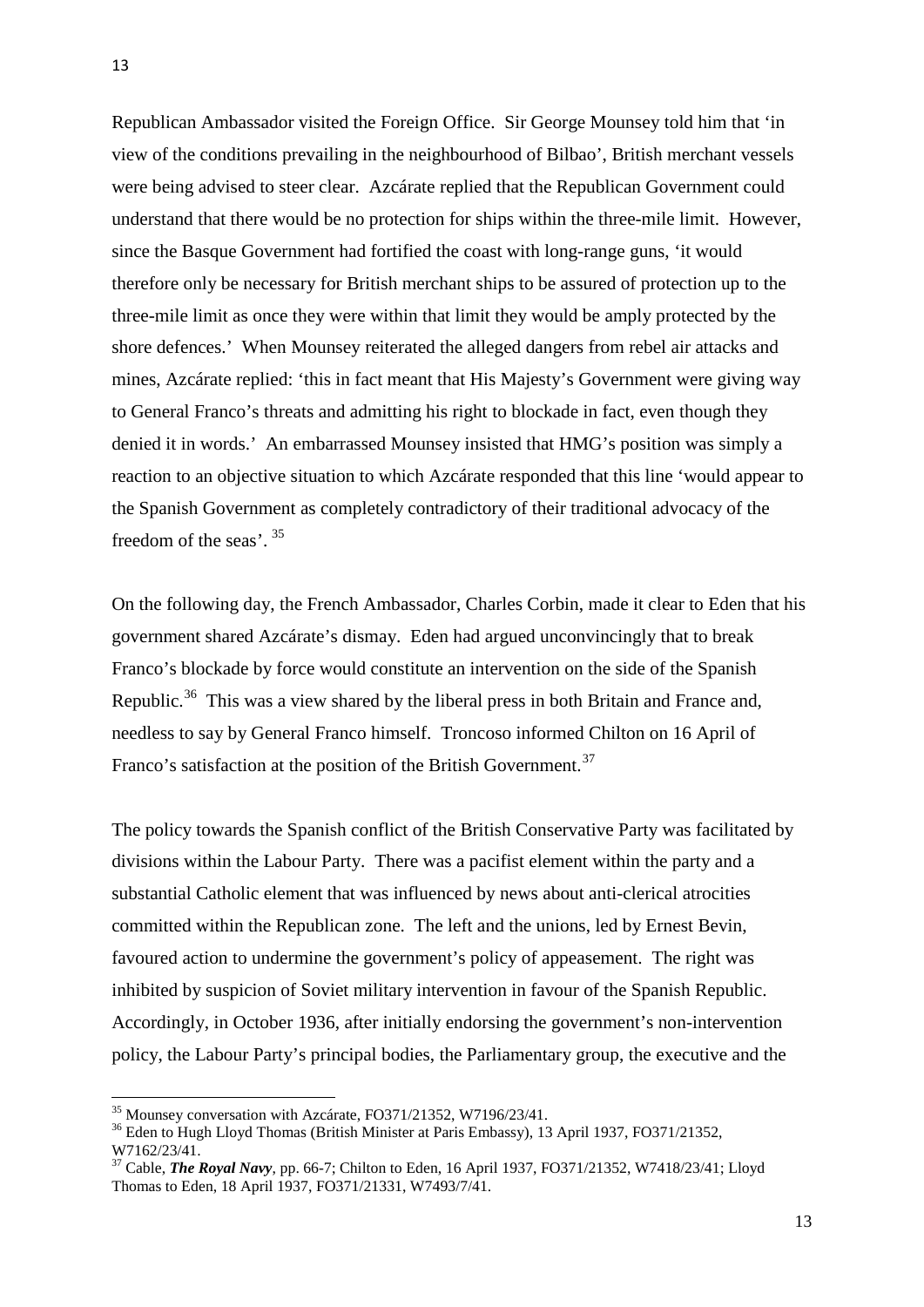Trades Union Congress all called for the Spanish Republic to be granted its rights at international law to buy arms. Nevertheless, the leadership of the Labour Party had little stomach for anything other than humanitarian assistance although numerous individuals volunteered to fight in the International Brigades and there were many Members of Parliament who were determined to change Government policy. Outrage over the Government's response to the war in the Basque Country emboldened them.<sup>[38](#page-13-0)</sup>

One of the most committed was the M.P. for Derby, Philip Noel-Baker, a fervent supporter of the Spanish Republic, who was determined to change government policy. Already in the autumn of 1936, Leslie Carruthers, a fellow supporter of the League of Nations, wrote that Noel-Baker was 'almost alone in the PLP [to] have handled with sincerity and courage the British policy in Spain'.<sup>[39](#page-13-1)</sup> Noel-Baker confessed to the former Liberal Prime Minister David Lloyd-George that he had 'obsessed day and night' about the fate of the Republic.<sup>[40](#page-13-2)</sup> Indeed, the influential commentator 'Ignotus' (the one-time editor of the *Observer*, James Louis Garvin) criticised him for speaking 'too much in Parliament. It is monotonous to find the same persons chattering day after day.' Noel-Baker campaigned in favour of the Spanish Republic with several international organizations but his most committed efforts could be seen in the House of Commons. In this, he was encouraged by the journalist George Steer to make as much fuss in parliament as possible to shame the British government into modifying its covertly pro-Franco policy.[41](#page-13-3) Their collaboration was intense during the Francoist assault on Vizcaya.

Linked by their mutual loathing of fascism, Noel-Baker and Steer combined to put pressure on the British government to stop favouring Franco's conquest of Vizcaya. They had been in touch since Steer was a student at  $Ox$  ford.<sup>42</sup> Now, they communicated via 'letters and telegrams almost every day' in a collaboration aimed at shaming Stanley Baldwin's Conservative Whitehall into changing its naval policy and allowing the Royal Navy to protect

<span id="page-13-0"></span><sup>38</sup> Lewis H. Mates, *The Spanish Civil War and the British Left. Political Activism and the Popular Front*  (London: I.B. Tauris, 2007) pp. 61-75, 91-6; Tom Buchanan, *The Spanish Civil War and the British Labour Movement* (Cambridge: Cambridge University Press, 1991) pp. 29-30, 167-73.

<span id="page-13-1"></span><sup>&</sup>lt;sup>39</sup> Leslie Carruthers to Noel-Baker, 25 Nov. 1936, Noel-Baker Papers, Churchill Archives Centre, Churchill College, Cambridge (henceforth CAC-NBKR), CAC, NBKR, 4/656.

<span id="page-13-3"></span>

<span id="page-13-2"></span><sup>&</sup>lt;sup>40</sup> Noel-Baker to Lloyd-George, 13 May 1937, CAC, NBKR, 4/660.<br><sup>41</sup> Steer to Noel-Baker, 31 May 1937, CAC, NBKR, 4X/118; Noel-Baker to Indalecio Prieto, 13 May 1937, CAC. NBKR. 4/660.

<span id="page-13-4"></span> $\frac{42}{100}$  Tom Buchanan, *The Impact of the Spanish Civil War on Britain. War, Loss and Memory* (Brighton: Sussex Academic Press, 2007) pp. 25, 27, 31.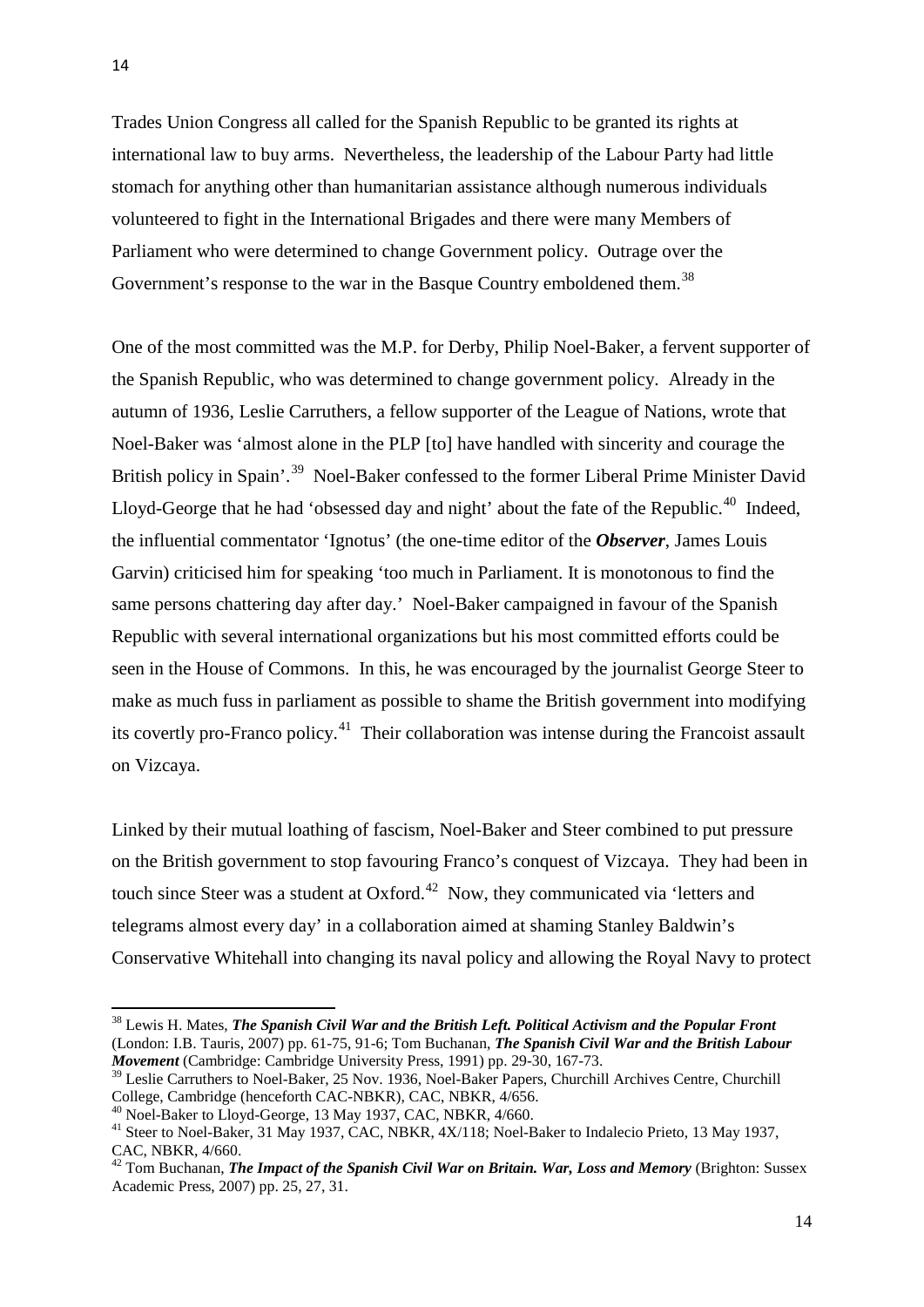British ships in Spanish waters. In different ways, Noel-Baker in Parliament and Steer in the press, contributed to international outrage both before and after the bombing of Gernika. Their efforts on behalf of refugees would impel a reluctant British government to permit asylum being given to 4,000 children.<sup>[43](#page-14-0)</sup> To strengthen the impact of the information being fed to Noel-Baker, Steer told him: 'Don't use my name except in private. Describe me as an observer in Bilbao.' He was concerned not to be seen as a mouthpiece for the Basque Government [44](#page-14-1) 

On 31 March, the day before his opening offensive, General Mola had made his notorious broadcast from Vitoria aimed at spreading mass fear with a proclamation that was also printed in a leaflet dropped on the main towns: 'If your submission is not immediate, I will raze Vizcaya to the ground, beginning with the industries of war. I have ample means to do so'.<sup>[45](#page-14-2)</sup> Over the next three months, Noel-Baker and Steer worked together to counter Mola's notorious threat. Noel-Baker's performances in parliament were largely scripted by Steer. This was acknowledged when he wrote: 'your magnificent dispatches have had a great effect. I have never known such good journalistic work' and confessed that, with Steer's information, 'I have tried to make trouble of every kind'.<sup>[46](#page-14-3)</sup>

Their first triumph would be in regard to the supply of food to Bilbao. Needless to say, they did not do this alone. Noel-Baker's efforts were merely the most important part of a campaign mounted by Liberal and Labour M.P.s. On 12 April, Sir Archibald Sinclair, the leader of the Liberal Party, asked in the House of Commons what the government proposed to do to prevent interference with British shipping to Bilbao. The Prime Minister Stanley Baldwin responded that since Bilbao was very close to the war zone there was a constant threat to shipping from bombs, from aircraft and from mines laid by both sides in the approaches to the port. Baldwin was effectively relying on the unsubstantiated reports from the pro-Franco Chilton which he, in turn, had received from Troncoso. Accordingly, Baldwin declared that the Government was 'warning British shipping that, in view of conditions at present prevailing in. the neighbourhood of Bilbao, they should not, for

<span id="page-14-2"></span><span id="page-14-1"></span>

<span id="page-14-0"></span><sup>&</sup>lt;sup>43</sup> Noel-Baker to Megan Lloyd-George, 13 May 1937, CAC, NBKR, 4/660.<br><sup>44</sup> Steer to Noel-Baker, 19 April 1937, CAC, NBKR, 4X/118.<br><sup>45</sup> Steer, *The Tree of Gernika*, p. 159; Bowers to Hull, 30 April 1937, *Foreign Relations 1937* Vol.I (Washington: Government Printing Office, 1954) p. 291; Manuel Aznar, *Historia militar de la guerra de España (1936-1939)* (Madrid: Ediciones Idea, 1940) p. 398. See the press cutting reproduced in Martínez & Mendaza, *1936 Guerra civil en Euskal Herria III*, p. 211.<br><sup>46</sup> Noel-Baker to Steer, 11 & 15 May 1937, CAC, NBKR, 4/660.

<span id="page-14-3"></span>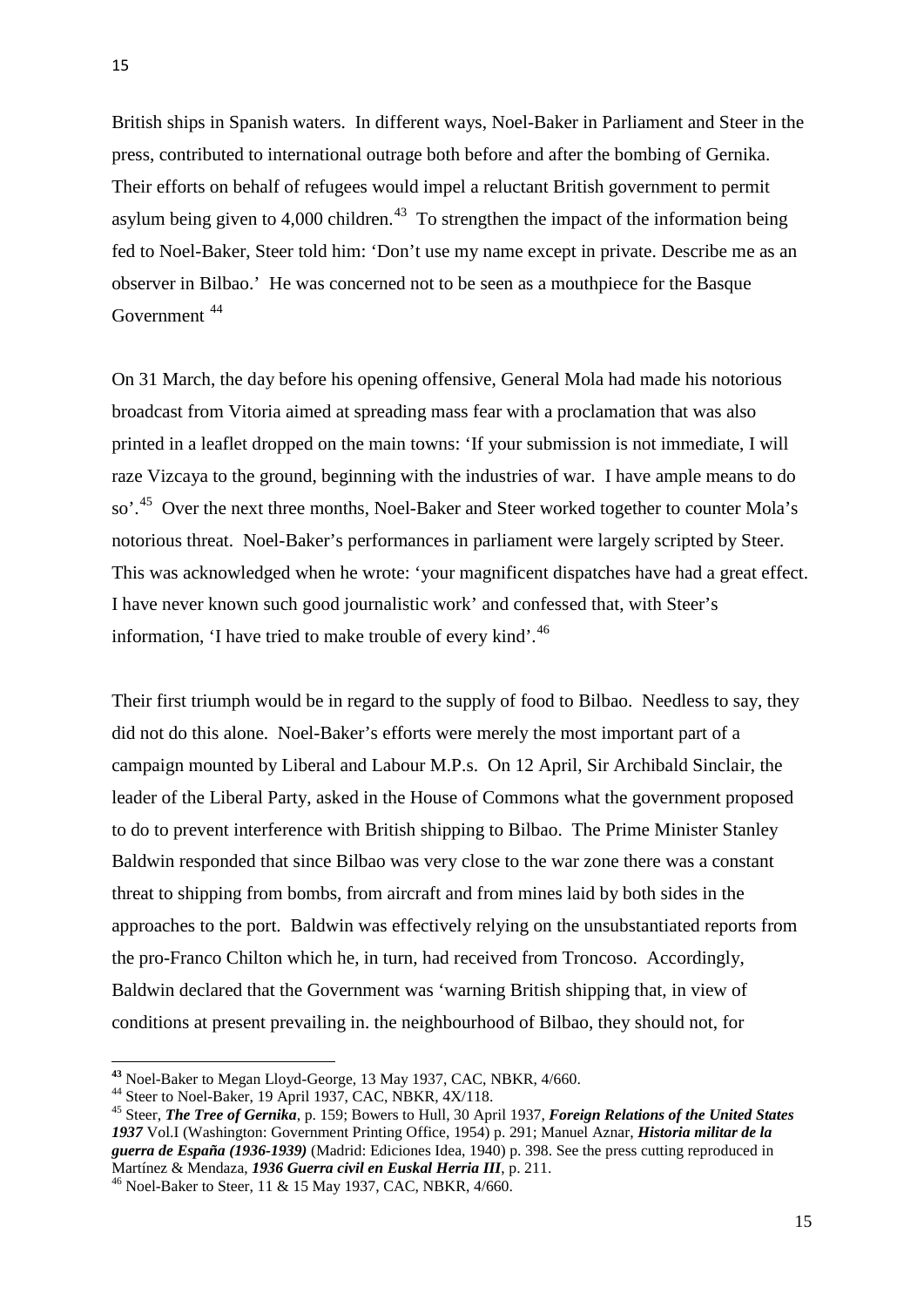practical reasons, and in view of risks against which it is at present impossible to protect them, go into that area so long as those conditions prevail. $47$ 

Although it was not his intention, Baldwin was effectively saying that the government's advice to merchant ships not to go to Bilbao would apply only as long as it was clear that territorial waters were dangerous. If it could be demonstrated that there was no threat to British shipping within territorial waters, the government's position would no longer be tenable. Steer, Noel-Baker and others, including the Basque President José Antonio Aguirre, set about doing so. In the meanwhile, there was outrage within the parliamentary opposition and considerable swathes of popular opinion that the world's greatest naval power should be seen to be announcing that it was unable to protect British merchantmen. Two days later, Clement Attlee put forward a motion 'That this House, taking note of the statement of the Prime Minister on the situation at Bilbao, deplores the failure of His Majesty's Government to give protection to British merchant ships on their lawful occasions.<sup>'[48](#page-15-1)</sup>

On 14 April, prior to the debate on Attlee's motion, the Cabinet met and again discussed the Basque situation. The Ministers gathered aware of the considerable hostile press to which they had been subjected. Under the headline MR BALDWIN SURRENDERS TO FRANCO'S THREATS, the *News Chronicle* on 13 declared: 'In effect Mr. Baldwin said yesterday: "British ships are to be warned against attempting to carry milk to starving Basque babies because a Spanish pirate has said that he will fire upon them if they do."<sup>[49](#page-15-2)</sup> In patriotic mode, the *Daily Herald*, under the strapline 'FRANCO WARNS BRITISH FOODSHIPS, 'KEEP AWAY – OR BE SUNK, asked rhetorically 'Why Have a Navy?'.<sup>50</sup> The idea that a great sea power that once ruled the waves was giving way to a would-be dictators had an impact on those who would normally shy away from support for the Spanish Republic. Moreover, contrary to Hoare's insinuation that the merchant skippers were sleazy profiteers, David Scott of *The Times* humanised three of them with the nicknames David John 'Potato' Jones of the *Marie Llewellyn*, David 'Ham-and-Egg' Jones of the *Sarastone* and Owen 'Corn-Cob' Jones of the *MacGregor*. 'Potato' Jones endeared himself to the public when he was quoted as saying 'It makes me sick, thinking of these Spanish Dons

<span id="page-15-0"></span><sup>47</sup> H.C. Deb 12 April 1937 vol. 322, cc.593-9; *Daily Mail*, 12, 13 April; *The Times*, 13 April 1937. <sup>48</sup> H.C. Deb, 12 April 1937, vol. 322, cc. 1029-1142.

<span id="page-15-1"></span>

<span id="page-15-3"></span><span id="page-15-2"></span><sup>49</sup> *News Chronicle*, 13 April 1937. 50 *Daily Herald*, 13 April 1937.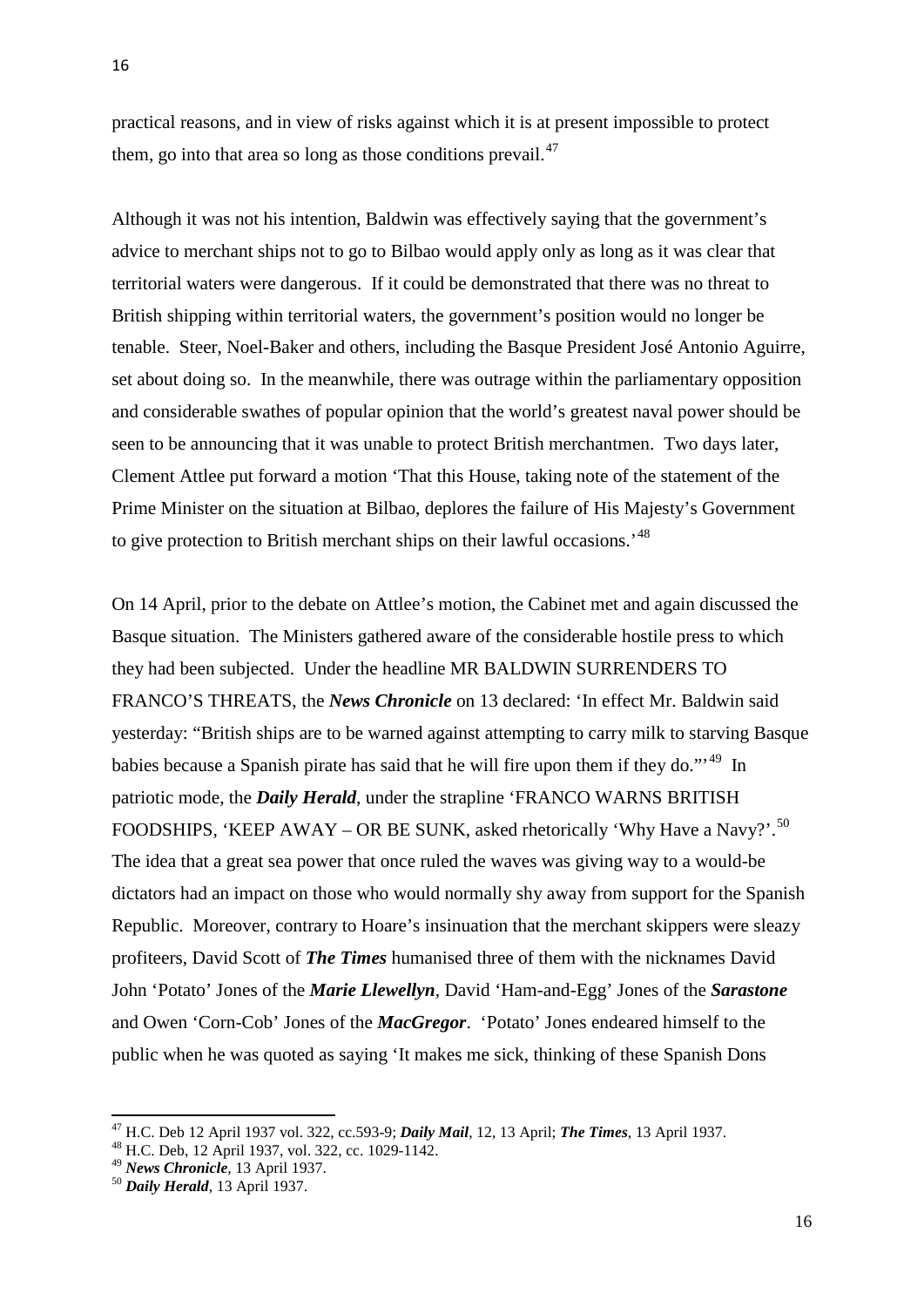17

strutting about the quarter-decks of their miserable ships intimidating the British Navy and interfering with shipping.<sup>[51](#page-16-0)</sup>

As the Cabinet met, on the table was a telegram from President Aguirre, probably drafted by Steer and certainly sent on his advice. It explained in detail why the alleged blockade by the Francoists was based largely on bluff and constituted little threat to the safety of merchant shipping. The telegram had been sent both to Whitehall and to Noel-Baker which meant that the information therein was in the hands of the parliamentary opposition. Aguirre pointed out that there were no mines in the approaches to the port of Bilbao laid by either the rebels or the Basques themselves; that in the first two weeks of April there had been twenty six sailings in and out of the port of Bilbao without any incident within territorial waters; that powerful coastal batteries were able to keep the rebel fleet over fifteen miles from the shore and that, on 13 April, the British ship *Olavus* had left Bilbao without incident. Moreover, he reminded the Government of the assistance given by Basque shipping to Great Britain during the Great War.<sup>[52](#page-16-1)</sup>

In response to the telegram, the ever-sinuous Hoare argued in cabinet that, in the up-coming debate, it would be safer to justify not protecting British shipping in terms of the danger to the policy of Non-Intervention rather than the danger from mines. The Home Secretary, Sir John Simon, who was to lead for the Government in the debate, claimed that there was still a danger from mines. In fact, as James Cable has revealed, the Admiralty had solid information that the entrance to Bilbao was absolutely safe. Moreover, there was a problem arising from the fact that the Prime Minister had stated in the House of Commons on 12 April that His Majesty's Government 'cannot tolerate any interference with British shipping at sea'. It was decided that, to avoid embarrassment, it would be necessary to acknowledge that if, despite the Government's advice, a ship sailing to Bilbao 'was molested or menaced on the high seas and sent a signal asking for assistance, this should not be withheld'. Eden raised the issue posed by Troncoso's question to Chilton on 12 April as to the British response if the rebels prevented British ships from entering Spanish territorial waters or fired on them inside the three mile limit'. He proposed replying that he was not prepared to give Franco any

<span id="page-16-0"></span><sup>51</sup> *The Times*, 15, 17, 20 April 1937; Cable, *The Royal Navy,* p. 72; P.M. Heaton, *Welsh Blockade Runners in* 

<span id="page-16-1"></span><sup>&</sup>lt;sup>52</sup> The text of Aguirre's telegram is Appendix 1, in Cabinet Minutes, 14 April 1937, CAB 23-88, pp. 109-10. See also Jose-Antonio Aguirre to Noel-Baker, 14 April 1937, CAC, NBKR, 4x/118.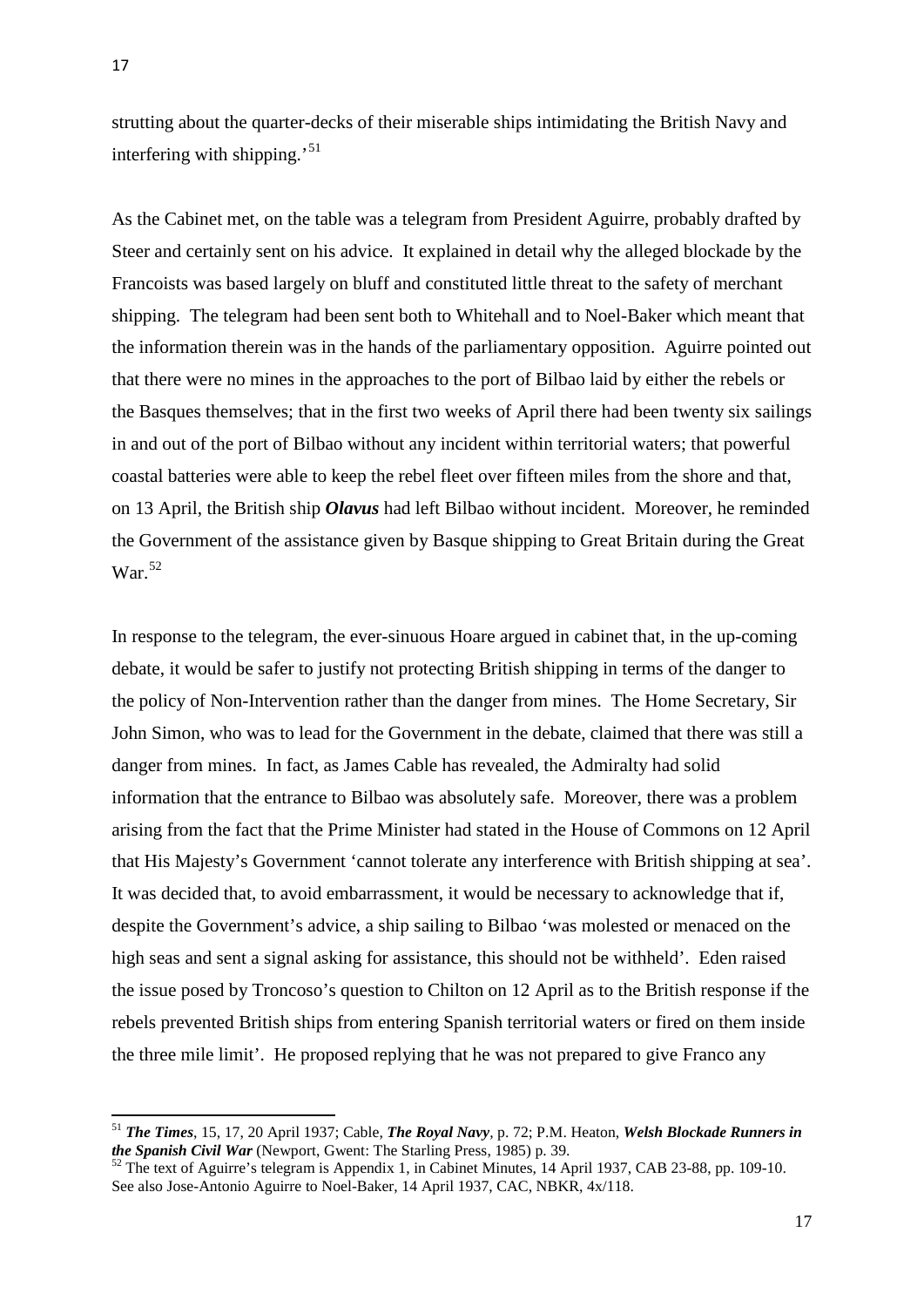undertaking to refrain from protecting British ships.<sup>53</sup> In doing so, the government tacitly accepted that there was no real threat to British shipping and that was advising merchant ships not to go to Bilbao simply in the spirit of appeasement.

In the House of Commons, on 14 April, Clement Attlee pointed out that Franco was not recognised as a belligerent and thus had no right in international law to declare a blockade. He went on to declare that the Conservative government's action was friendly to General Franco: 'and it is interesting to see what his response is. General Franco promptly sends out by radio a message that any British ship found in Spanish territorial waters will be seized or sunk. That does not seem to have provoked any response at all from the British Government. But the action of the British Government has provoked a very wide reaction throughout the world. There was widespread amazement that this country should step down from the position that it has always taken with regard to the right of vessels at sea, and there is widespread suspicion that the British Government which is prepared to take action of that kind must be backing General Franco.' Later in the same debate, Noel-Baker declared: 'I believe this is the first time since 1588 that British ships have been menaced by the Spanish fleet. As I listened to the Home Secretary explaining away our naval rights, I thought that the ghosts of Queen Elizabeth and Francis Drake must be stirring uneasily in our midst, as indeed must have been the spirit of Admiral Jellicoe.'

Noel-Baker attacked what he demonstrated as the hypocrisy of the Government. 'In this case there has not been a single case of ships being actually bombed but a mere declaration by General Franco that they may be bombed. Are we going to agree to the indiscriminate laying of mines? We are particularly sorry that it should be at this moment that the British Government are taking a new step in policy, that they are allowing threats of menace by air, mine and ship, which did not move them earlier, to induce them now to prevent British food ships going to Spanish ports. For it comes exactly at moment when the sending of food into Bilbao is a matter of military importance.

Another of those British captains quoted in the "Daily Telegraph" said: I do not think the Basques will surrender unless they are starved. We are sorry that this change should have happened now. The Spanish policy of the Government has not been notable for its luminous

<span id="page-17-0"></span><sup>53</sup> Cabinet minutes, 14 April 1937, CAB 23-88, pp. 88-98; Cable, *The Royal Navy*, pp. 68-70.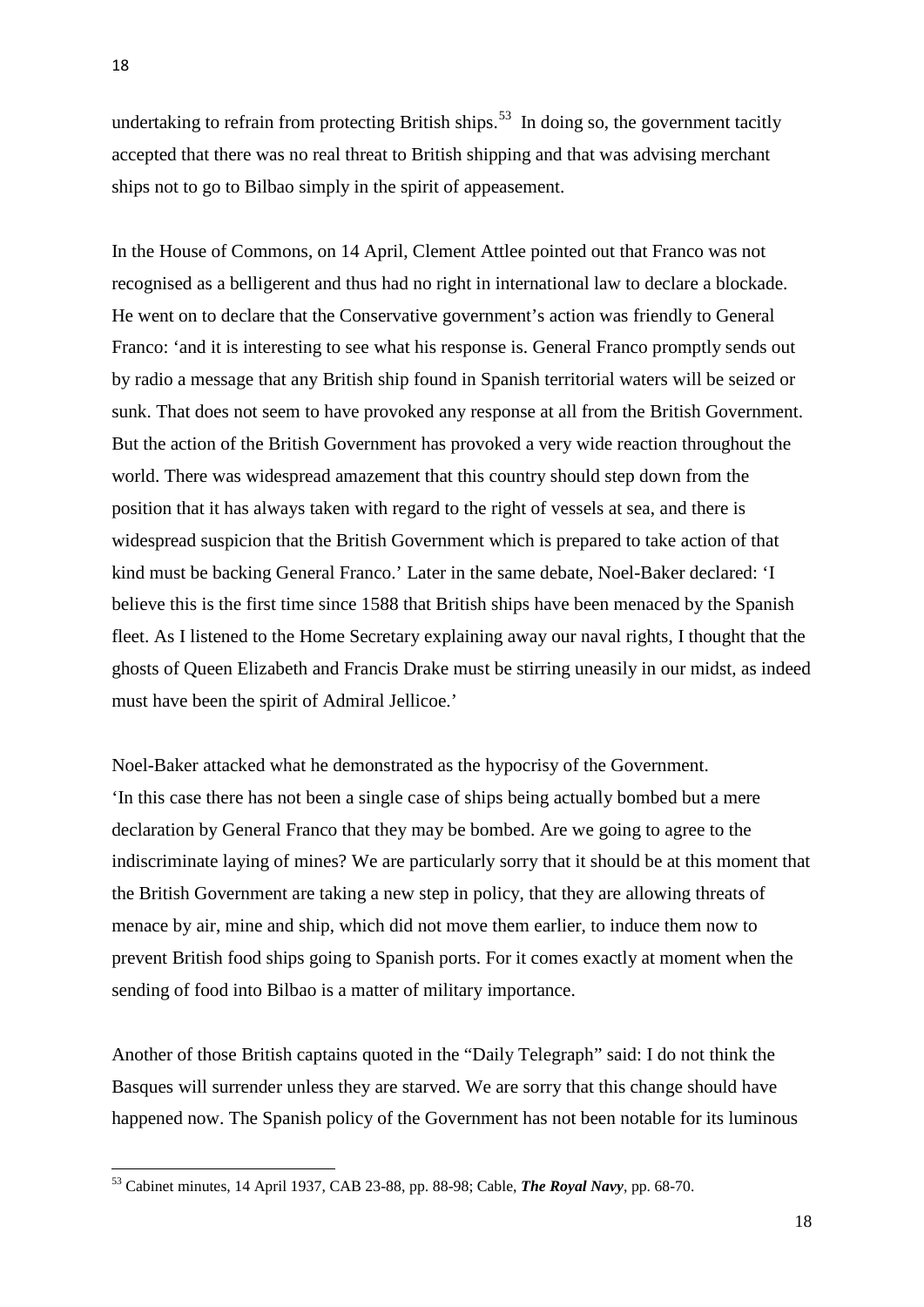clarity, but to-day, against the background of its murky obscurity, the Government have flashed out a Franco sign. We know that it is a defeat for the Foreign Secretary. We all agree with what he wants to do. It is with his methods that we do not agree. He spoke the other night of pursuing his purposes patiently and persistently. We are afraid that his policy is all patience and very little persistence. His whole theory in dealing with dictators is that if he treats them gently they may stop intervening. When are the Government going to learn from their own experience?'<sup>[54](#page-18-0)</sup>

Other members of the opposition argued powerfully that the policy of the Government amounted to yielding to fascist aggression which, rather than avoiding a general war, was likely to hasten it. Sir Archibald Sinclair commented that the failure of the British Government to protect lawful merchant shipping heading for Bilbao had 'created a feeling bordering on consternation in French Government circles. On the other hand, the Germans and Italians are jubilant. They hail it as a clear sign of weakness. Senator Farinacci, who is a member of the Grand Council of the Fascist party in Italy and one of the leading statesmen of Italy at the present time, declares: The British Government met urgently, with the intention of raising a loud voice against whoever dares to impose any limitation on the Union Jack. Instead, they had to admit that Britain could not defend her own craft in Spanish waters. That is the impression which has been made upon Italy. This is Abyssinia all over again, retreating step by step in the face of the threats of the dictators.<sup>55</sup>

This point was reinforced by both James Maxton, the Independent Labour Party M.P. for Bridgeton and Colonel Josiah Clement Wedgewood, the Labour M.P. for Newcastle-Under-Lyme. Maxton compared Franco to a pirate. Wedgewood declared: *'*The hon. Member for Bridgeton (Mr. Maxton) said rightly that we were feeding the dictators with what they lived upon. Every time England gives way and shows fear we invite a further kick in the pants, and we bring nearer the day of reckoning. The main support of peace to-day is fear of Great Britain, not contempt of Great Britain, and it is because we feel that the measures that were taken at the Cabinet meeting on Friday last were just one more surrender, just one more evidence of weakness, just one more sop to the dictators, that we are moving this Vote of Censure and praying that even now the Government will change their policy and show their

<span id="page-18-0"></span><sup>&</sup>lt;sup>54</sup> *Daily Herald*, 13 April 1937; H.C. Deb 14 April 1937, vol. 322 cc.1029-45.<br><sup>55</sup> H.C. Deb 14 April 1937, vol. 322 cc. 1057-61.

<span id="page-18-1"></span>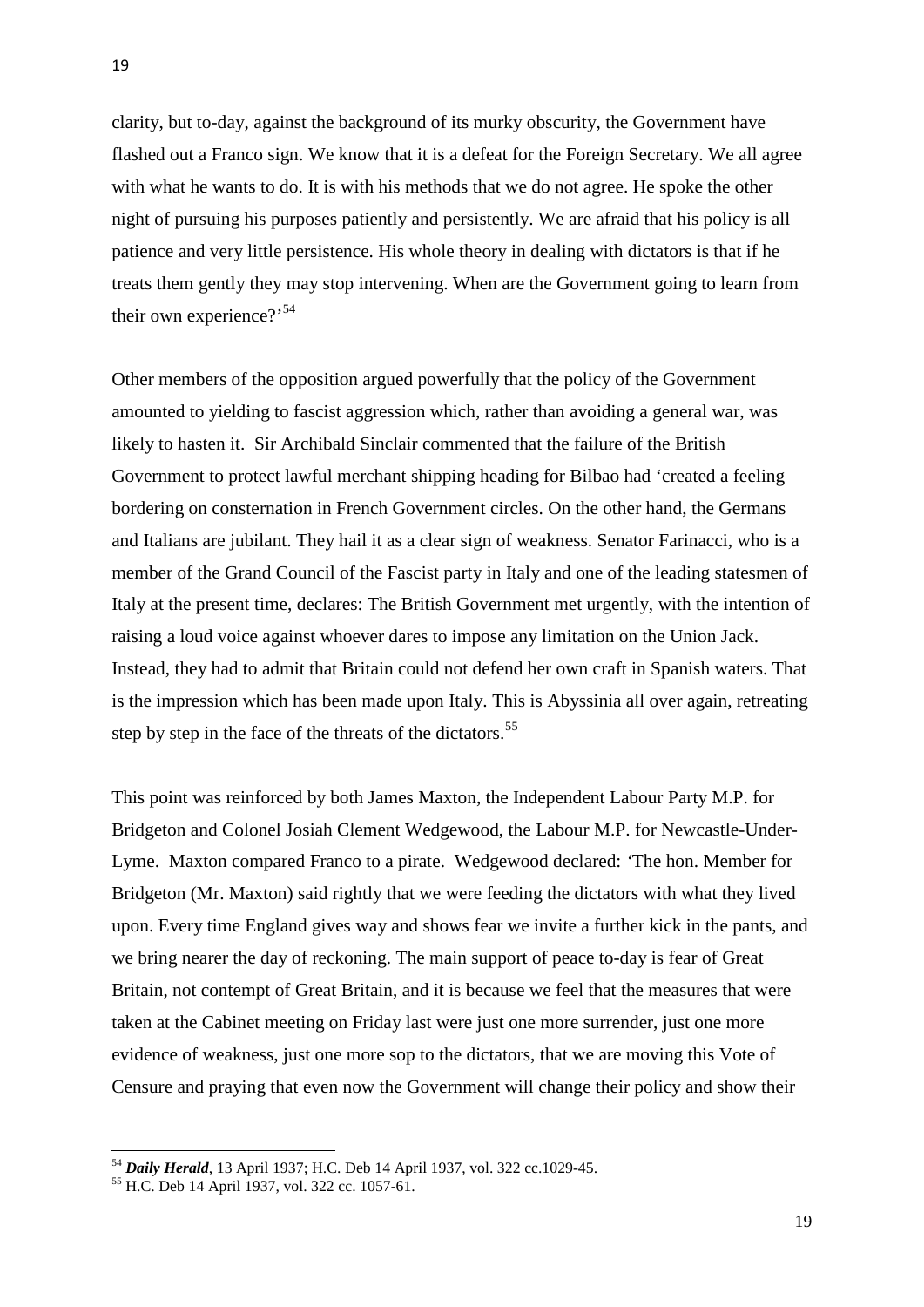teeth. We do not want war; we want to take the only steps possible to prevent war coming.<sup>56</sup> The speeches made during the censure debate of 14 April helped change public perception both of Government policy and also of the Basque people. It was constantly reiterated both in Parliament and the press that the Basques were an independent, democratic, predominantly Catholic people who had helped Britain during the Great War and were now facing a humanitarian crisis as a result of the British Government accepting as fact the Francoist boasts of an effective blockade.<sup>[57](#page-19-1)</sup>

The information provided by Steer to Noel-Baker underlay some of the most powerful speeches made by the Labour and Liberal opposition during the debates in Parliament. In addition, the weaknesses of the Government's position was subjected to fierce forensic analysis by Sir Archibald Sinclair, Clement Attlee, the Labour MP for Hillsborough Albert Alexander and others. The more potent points made in the debates in the House of Commons were echoed in the popular press, particularly the pro-Republican *Daily Herald* and the *News Chronicle*. Reports from Bilbao exposed as false the Government's insistence on the existence of an effective blockade. Basque officials, including Santiago Aznar, the Basque Minister for Industry, were quoted to the effect that Basque minesweepers ensured that the territorial waters were clear and that coastal artillery kept rebel warships outside the threemile limit.<sup>58</sup> Accordingly, the combination of the portraying the Government as cowardly in the face of the dictators, generating sympathy for the plight of the Basques and building up the merchant skippers as heroic seafarers had a significant impact on public opinion. Much was made of the fact that Hewlett Johnson, the 'red' Dean of Canterbury sailed from Bilbao to St Jean de Luz without incident.<sup>59</sup>

In fact, as Franco's naval chief, Admiral Cervera, himself later admitted in his memoirs, an effective blockade of the Cantabrian coast was impossible. To cover 160 nautical miles (184 miles) in extremely inclement weather, he had at his disposal only four armed warships – the recently built but technologically obsolete battleship *España*, the battle cruiser *Almirante Cervera*, the destroyer *Velasco* and the minesweeper *Júpiter*. [60](#page-19-4) The extent to which the Government was hiding behind the farce of Non-Intervention to mask its tacit support for

<span id="page-19-1"></span><span id="page-19-0"></span><sup>56</sup> H.C. Deb 14 April 1937, vol. 322 cc. 1112-13. <sup>57</sup> H.C. Deb 14 April 1937, vol. 322 cc. 1060-1; *News Chronicle*, 13, 14 April 1937. <sup>58</sup> *Daily Herald*, 14 April, *News Chronicle*, 14, 18 1937.

<span id="page-19-2"></span>

<span id="page-19-3"></span><sup>59</sup> *News Chronicle*, 12 April, *Evening Standard*, 15 April 1937. 60 Cervera Valderrama, *Memorias de Guerra*, pp. 135-7.

<span id="page-19-4"></span>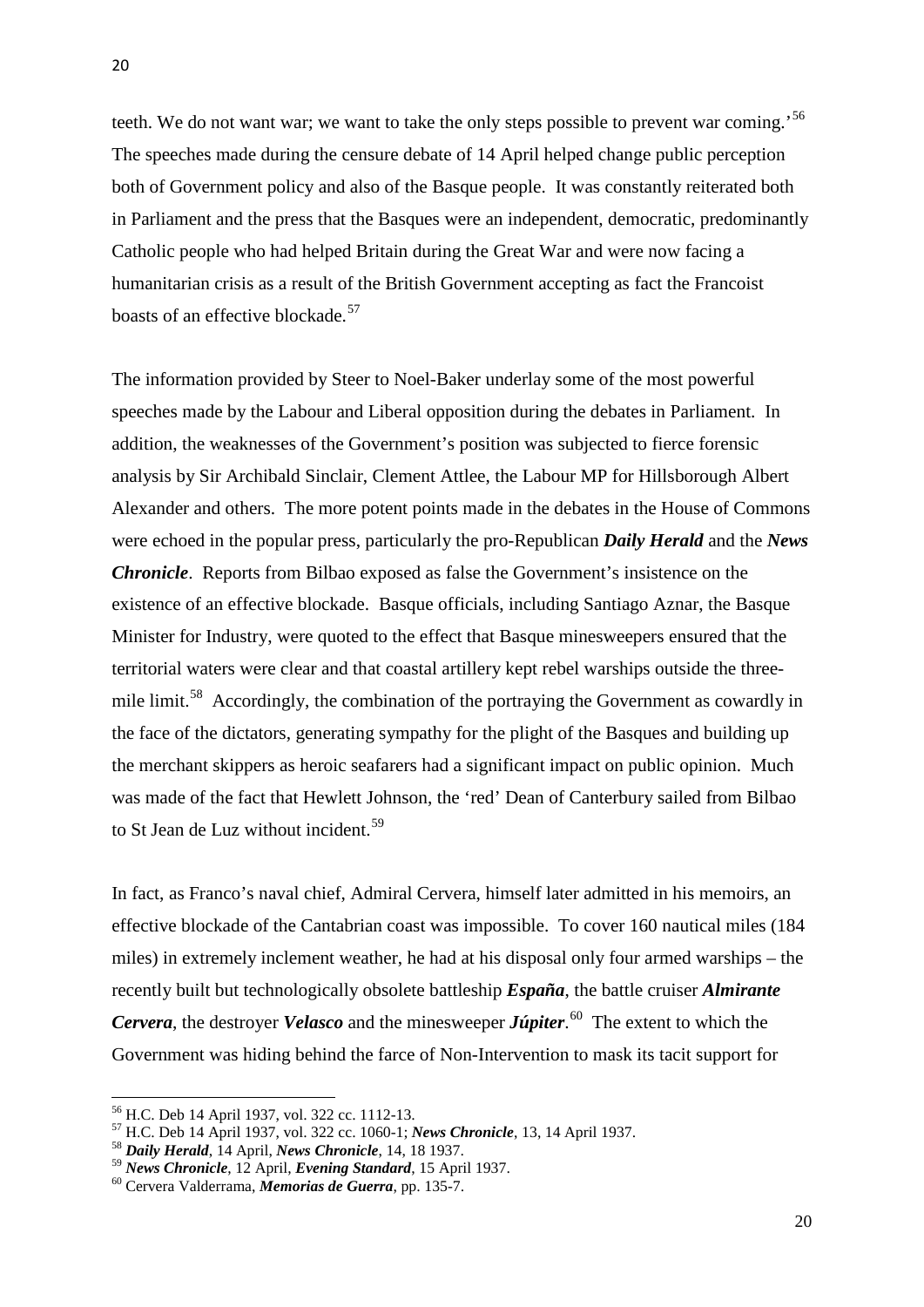Franco was revealed by the pusillanimous gesture of sending a deputation to negotiate with Franco. 'The Burgos authorities will be asked to accept the good faith of the British Government as shown by its instructions to merchant ship owners not to enter into any further charters for Spanish ports'.<sup>[61](#page-20-0)</sup>

Aguirre's declaration that there was no danger to British ships because the entrance to Bilbao was not mined and that rebel ships were not in control of Basque territorial waters was not forwarded by the British Government to the Royal Navy ships in the area. This despite the fact that it was reported in the press and discussed in parliament.<sup>62</sup> Moreover, the failure of British merchant ships to reach Bilbao was because the Royal Navy was actively trying to dissuade captains from breaking the blockade. David 'Potato' Jones, captain of the **Marie Llewellyn**, was told by the captain of the British destroyer that escorted his ship back to St. Jean-de-Luz that 'other high authorities besides those of Salamanca disapprove of blockaderunning'. As a result, with his cargo rotting, he left St Jean de Luz on 17 April. In the meanwhile, he had been portrayed in *The Times* on 17 April as an heroic sea-dog rather than the profiteering blockade runner of government rhetoric. This would add fuel to the flames of public opinion disgusted with the Conservative Government. In parliament, Sir Samuel Hoare was severely taken to task over the incident by David Lloyd George.<sup>[63](#page-20-2)</sup>

On 19 April, writing from the Basque Government offices, Steer sent a telegram to Noel-Baker, exposing what was effectively Cervera's bluff: 'Coastal defences of Bilbao are as follows: five batteries heavy artillery mostly Vickers six-inch 1936. Range 15 miles beautifully placed; destroyers, submarine and armed trawlers, bombing aircraft at aerodrome near coast.' He showed that the blockade did not exist in any meaningful way 'for any power prepared to protect its shipping outside Spanish territorial waters'. He went on: 'Everybody here from [the] Consul downward knows that there is not slightest danger and that [the] blockade [is] made out of paper and exists only in [the] hopes [of] Salamanca [and the] imagination [of] Whitehall'. He reported that Basque mine-sweepers had ensured that the approaches to Bilbao were not mined. He further pointed out that Basque batteries of naval artillery with a fifteen-mile range were keeping the Nationalists at bay. In the light of his information, he stated that it was 'Quite impossible for Franco's few ships to come within ten

<span id="page-20-2"></span><span id="page-20-1"></span>

<span id="page-20-0"></span><sup>61</sup> *Daily Mail*, 14 April 1937. <sup>62</sup> *Daily Herald*, 14 April 1937; Steer, *Gernika*, pp. 196-7. <sup>63</sup> *The Times*, 17, 19 April 1937; H.C. Deb, 20 April 1937, vol. 322 cc. 1680-5.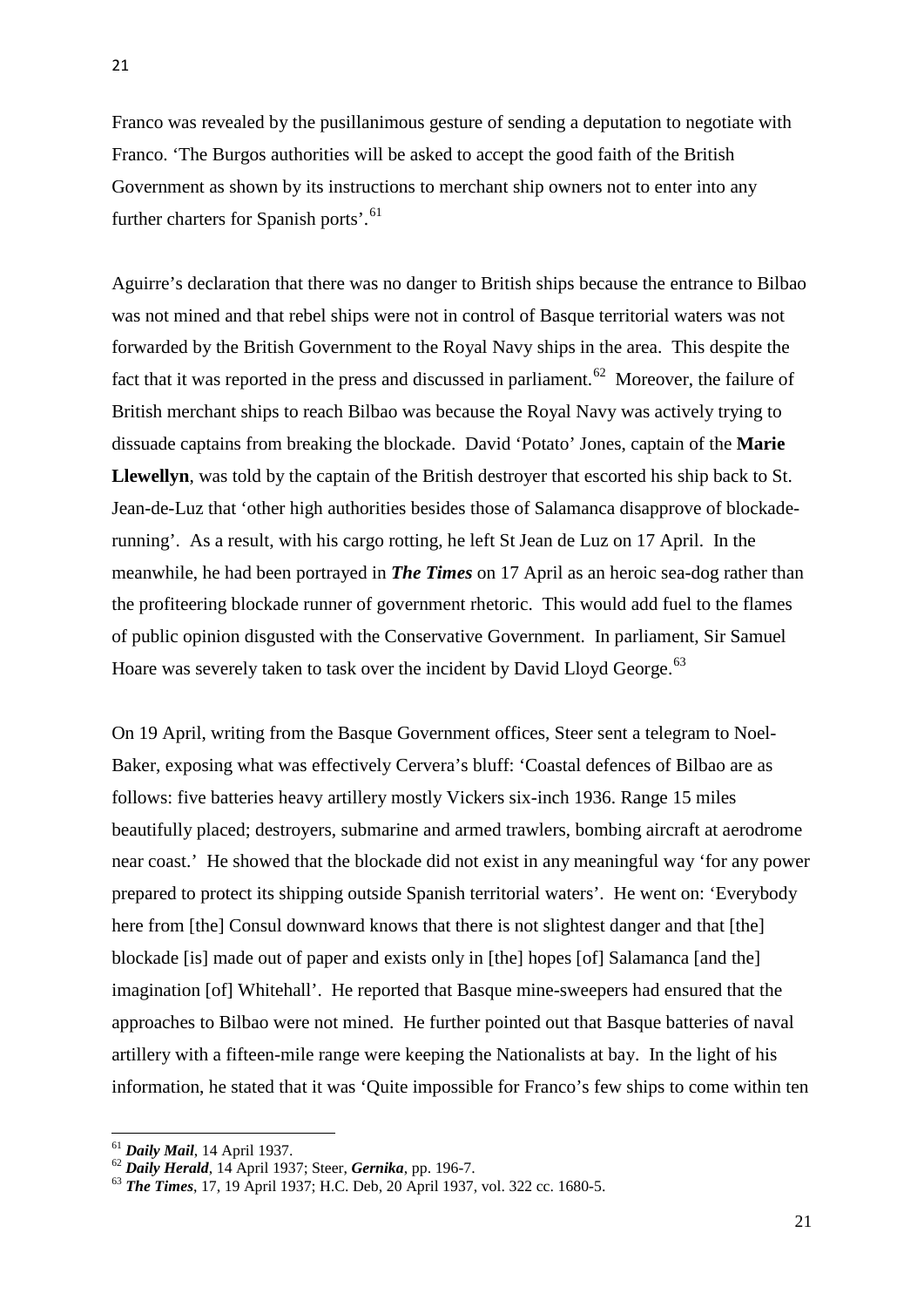miles of territorial waters.' Although clearly an exaggeration in the light of various incidents involving Royal Navy vessels, Steer's comment was broadly true.<sup>[64](#page-21-0)</sup>

This information was repeated in an article that appeared in *The Times* on the following day. Steer recounted that Ralph Stevenson, the British Consul, had visited the Presidency on Saturday 17 April and been given a full account of Basque measures for the protection of merchant shipping within the three-mile limit: 'Five batteries of coastal artillery, mostly heavy guns are placed on either side of the mouth of the River Nervión in positions high above the sea. There are coastal survey aeroplanes to reconnoitre for ships entering and leaving. There is complete freedom from mines both inside and well outside territorial waters. This is ensured every night by searchlights on either side of the Nervión and patrol boats varying from three at full moon to six at new moon. Every day 16 minesweepers sweep the whole bay and well outside territorial waters. These measures have prevented minelaying by the insurgents since January 17. On the high seas, Bilbao can set two destroyers, one submarine, and half a dozen armed trawlers against the battleship *España* and four armed trawlers occasionally supplemented by the cruiser *Almirante Cervera*. Still more trawlers are being armed here. The Consul was informed that the blockade was no more severe than it had been during the last six months, that no merchant ship had yet been sunk, mined, shot at, or molested in the territorial waters around Bilbao, and that the Basque Government could not do more than repeat their guarantee that British shipping was safe in their territorial waters.' Thus, Noel-Baker and therefore Attlee with whom he was in close touch, not to mention readers of *The Times*, were in possession of proof that the government was misleading the ships both of the Royal Navy and the merchant marine.<sup>[65](#page-21-1)</sup>

Then, on the night of 19 April, the S.S. *Seven Seas Spray* left St Jean de Luz. Ten miles off the Basque coast, it was met by a British destroyer which signalled the Captain, William Roberts, that he entered Bilbao at his own risk and wished him good luck. On the morning of 20 April, Steer went out on a Basque trawler to meet the *Seven Seas Spray*, the first British ship successfully to run the gauntlet and he was aboard as it made a triumphal passage down the nine miles of the River Nervión that lead to Bilbao. His moving account of the cheering crowds helped lead eventually to Royal Navy ships escorting subsequent food convoys. The

<span id="page-21-1"></span><span id="page-21-0"></span><sup>&</sup>lt;sup>64</sup> CAC, NBKR 4x/118<br><sup>65</sup> Steer to Noel Baker, 19 April 1937, Noel-Baker Papers, CAC, NBKR, 4x/118; *The Times*, 20 April 1937.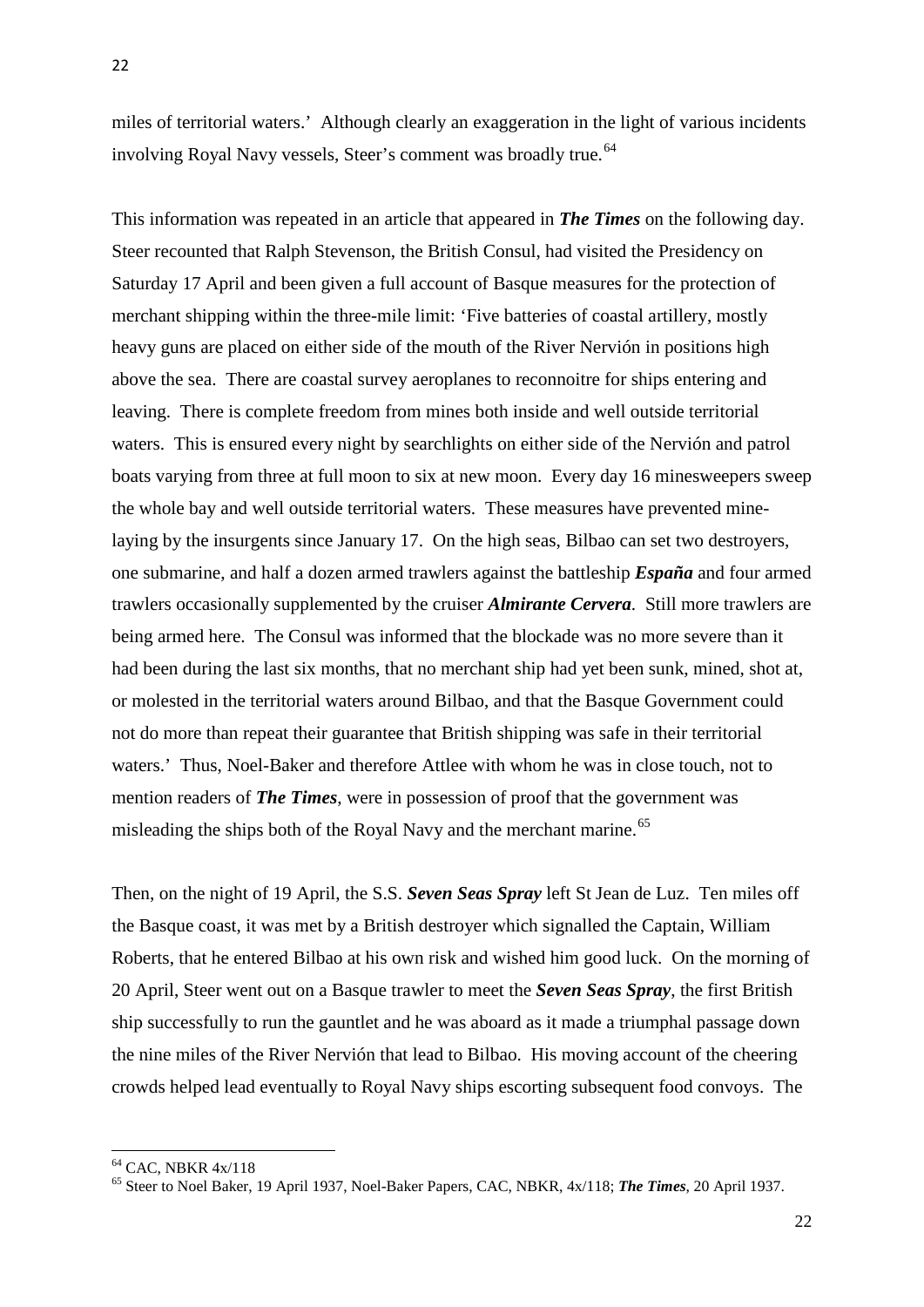British Government was forced to admit its mistake in claiming that the approaches to Bilbao were mined and issued instructions to the Royal Navy to protect British merchant shipping.<sup>[66](#page-22-0)</sup>

On the evening of 20 April, this information was used to great effect in the House of Commons by Albert Alexander, stressing that the blockade, owed to the British government any effectiveness that it might have. He reminded the House that, on the previous day, the First Lord of the Admiralty (Hoare) had said: 'The reports which have been received from the Vice-Admiral Commanding Battle Cruiser Squadron, in His Majesty's Ship 'Hood', read together with the reports received from the other authorities concerned, have confirmed the view that the Spanish insurgent authorities have established an effective de facto blockade of Bilbao. In that debate on 19 April, tempers had risen. Sir Archibald Sinclair asked Eden 'whether General Franco notified His Majesty's Ambassador at Hendaye that he would resist by force attempts to break his blockade of Bilbao whatever the consequences might be; and on what date this message was received in London?' When Eden replied: 'The Military Governor of Irun, acting on instructions from General Franco, informed Sir Henry Chilton on the evening of 9th April that the entrance into Bilbao of four British ships known to be lying in St. Jean de Luz would be resisted by insurgent warships. This information was received in London on the morning of 10th April.' According to the *The Times*, Sir Archibald Sinclair was 'white with indignation' at Eden's admission.<sup>67</sup>

Now on 20 April, Alexander, with devastating impact, read out Steer's telegram to Noel-Baker: 'I personally accompanied the 'Seven Seas Spray' into harbour 8.30 this morning. She left France suddenly 10 o'clock last night. Captain was semaphored frantically from shore to stop but he turned blind eye. Voyage completely uneventful. Captain's 20-year-old Fifi slept like a top. Only incident was one British destroyer patrolling the Basque coast about 10 miles to sea feebly attempted to enforce imaginary blockade, warning Captain Roberts that he proceeded at his own risk. Roberts answered 'I accept full responsibility.' Destroyer wished him good luck and sheered off. No insurgent ship was ever sighted. Bilbao's destroyers and armed trawlers went out to meet the 'Seven Seas Spray' which, since there are no mines in Bilbao territorial waters, was able to enter the harbour without a pilot. Large force fighting planes circled overhead. As boat slowly moved up river with captain and daughter on the

<span id="page-22-0"></span><sup>66</sup> *The Times*, 15, 21, 24 April 1937; Heaton, *Welsh Blockade Runners*, pp. 35-54; Cable, *The Royal Navy*, pp.55-76; Steer, *Gernika*, pp. 190-4; Rankin, *Telegram*, pp.1 05-8. <sup>67</sup> H.C. Deb, 19 April 1937, vol. 322, cc. 1410-11, 1441.

<span id="page-22-1"></span>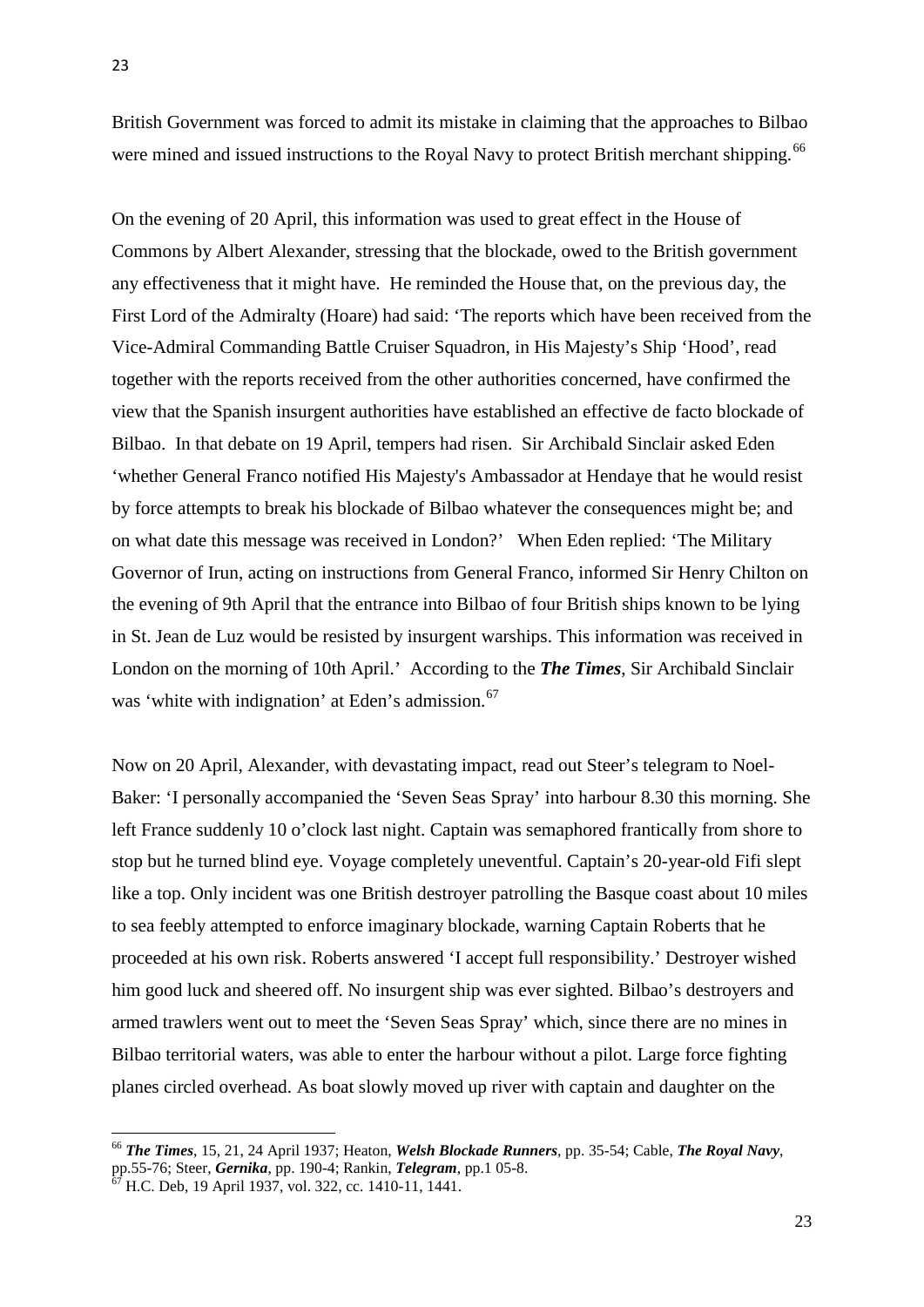bridge huge crowds cheered, waved handkerchiefs and shouted Vivas for the English sailors and for Liberty.'[68](#page-23-0)

During that debate on 20 April, Sir Samuel Hoare was still arguing that the approaches to Bilbao were mined. In attempting to defend the Government's position, Hoare was asked by Colonel Wedgewood where the Government got the information on which its policy regarding the Basque Country. Hoare replied: 'Our informants are the British Ambassador, our Consular agents and the naval authorities.' Clement Attlee leapt on this to ask Hoare: 'Will the right hon. Gentleman make plain where our Ambassador, who is not living in Spain, gets his information from?' Hoare revealed perhaps more than he intended when he responded: 'As the right hon. Gentleman knows, there is only a bridge between him and Spain, and we have during all these months received a considerable volume of information from him.'[69](#page-23-1) It was an inadvertent admission that Government policy was being made on the basis of information supplied by Major Troncoso.

A greatly effective device used by members of the parliamentary opposition was to argue in jingoistic terms that the Government's policy towards Franco was undermining British prestige. Albert Alexander had taken this line during the 20 April debate. 'I am convinced', he said, 'that, if a Labour Government had been in office, and had adopted a similar form of action in regard to a blockade of the ports of a Government more in tune with the political views of right hon. Gentlemen opposite, and if we had thereupon refused the effective protection of the British Navy for ships flying the British flag and attempting to get to those ports, every one of them would not only have demanded that the Labour Government in such circumstances should be asked to change their policy, but would have denounced them as enemies of their country, as cowards who would not defend their own kith and kin, as improvident statesmen who would not even have the sense to protect British commercial interests in the future, and would have demanded immediately the resignation of the Labour Government.' He went on to declare vehemently: 'Over and over again in the course of the foreign policy of this Government I have observed an attitude which convinces me that when questions arise which affect the safety of the British Commonwealth, the passage of the sea routes of the Empire, the whole future position of the nations gathered together within that

<span id="page-23-1"></span><span id="page-23-0"></span><sup>&</sup>lt;sup>68</sup> H.C. Deb, 20 April 1937, vol. 322, cc. 1653-62.<br><sup>69</sup> H.C. Deb 20 April 1937, vol. 322, cc. 1670-1682.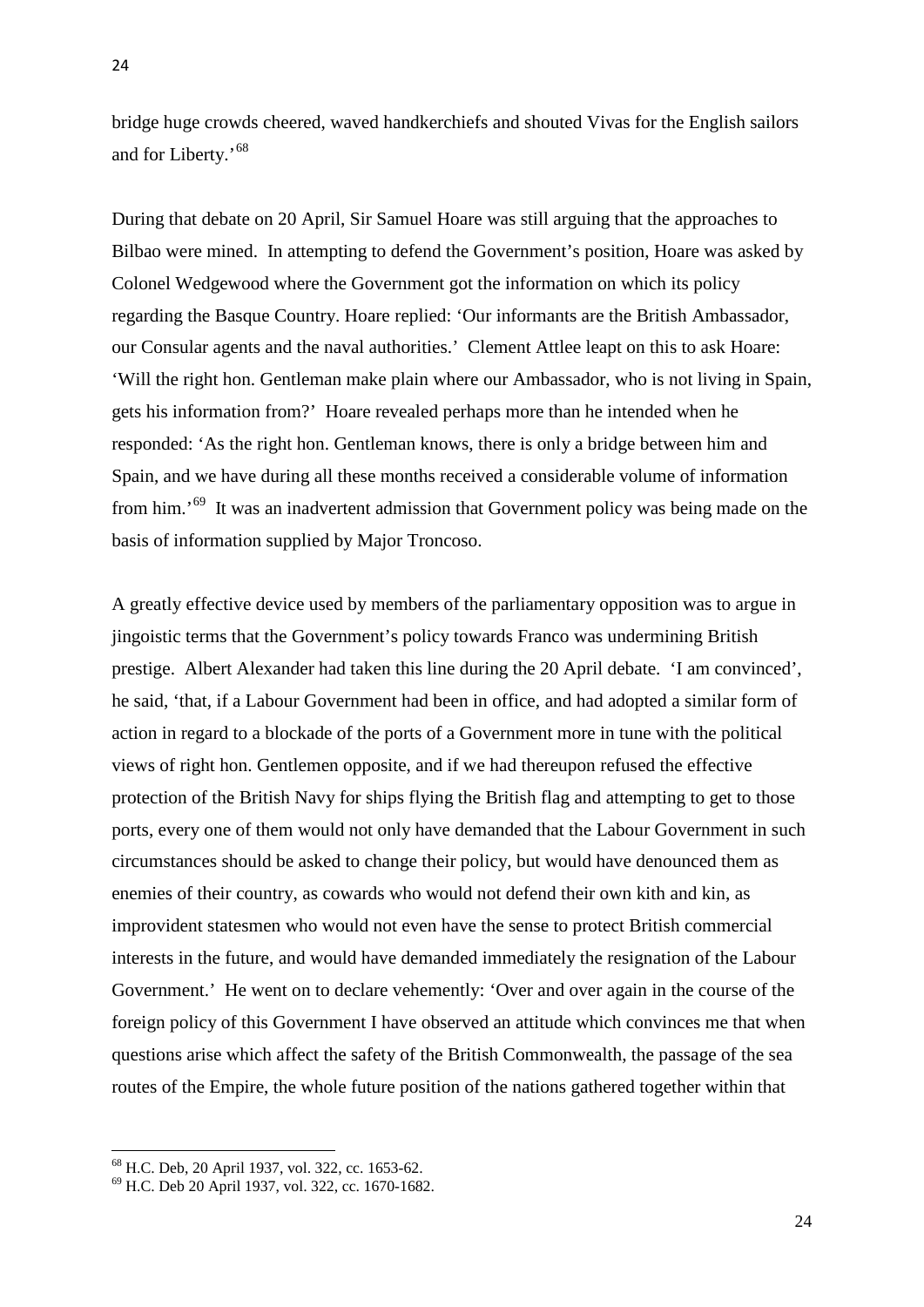Empire—over and over again they adopt a policy which is prejudicial because they are afraid of even appearing to give any support to policies of the Left.<sup> $70$ </sup>

The questioning of the government by Albert Alexander, David Lloyd George and others, using information in Steer's telegrams and in much of the press, pushed the Cabinet into changing its position. On the following day, the Cabinet again discussed, 'in the light of the latest information and of a Debate in Parliament on the previous evening, the question of the advice to ship-owners as to voyages to Bilbao, Santander and Gijon.' Moreover, it was necessary to deal with a message from the United Kingdom Chamber of Shipping, which considered that there was no effective blockade and that the Government's advice to ships not to attempt to enter Bilbao 'involved a breach of warranty and invalidated insurance policies in respect of voyages to Bilbao.' Eden, clearly influenced by the opposition and the press, admitted that 'the degree of warning was excessive in present circumstances, and in that event the notices to shipping might have to be altered'. Hoare was reluctant to amend the advice to shipping. In the end, it was decided 'That the policy of the Government, namely, to afford protection to British shipping on the high seas but not in territorial waters, should not be changed., but that notices to shipping and instructions to the Naval Commander-in-Chief must depend, upon the facts of the situation, which were liable to vary from day to day.<sup>[71](#page-24-1)</sup>

Nevertheless, in the wake of the success of the S.S. *Seven Seas Spray*, it became clear that the British Government had been obliged to reverse its position on protection for British shipping. [72](#page-24-2) On 22 April, under the headline BALDWIN'S BLOCKADE, the *Daily Herald* published a stark challenge to the Government by declaring that, if advice to merchant shipping not to go to Bilbao was not withdrawn, it would be clear that the Cabinet was effectively helping the insurgents: 'There has never been a blockade by General Franco. There has been a virtual blockade by Mr. Baldwin.<sup>73</sup> That the press and the speeches of the parliamentary opposition had considerable effect was made starkly clear on 23 April.

Three British ships carrying 8,500 tons of food, the *Hamsterley*, the *Macgregor* and the *Stanbrook* left St Jean de Luz for Bilbao. Moreover, the captains of a further three ships notified Vice-Admiral Geoffrey Blake that they also intended to sail for Bilbao.

<span id="page-24-2"></span><span id="page-24-1"></span>

<span id="page-24-0"></span><sup>&</sup>lt;sup>70</sup> H.C. Deb 20 April 1937, vol. 322, cc. 1651-4.<br><sup>71</sup> Cabinet minutes, 21 April 1937, CAB 23-88, pp. 123-6.<br><sup>72</sup> Noel-Baker to Steer, 23 April 1937, CAC, NBKR, 4/660.<br><sup>73</sup> *Daily Herald*, 22 April 1937.

<span id="page-24-3"></span>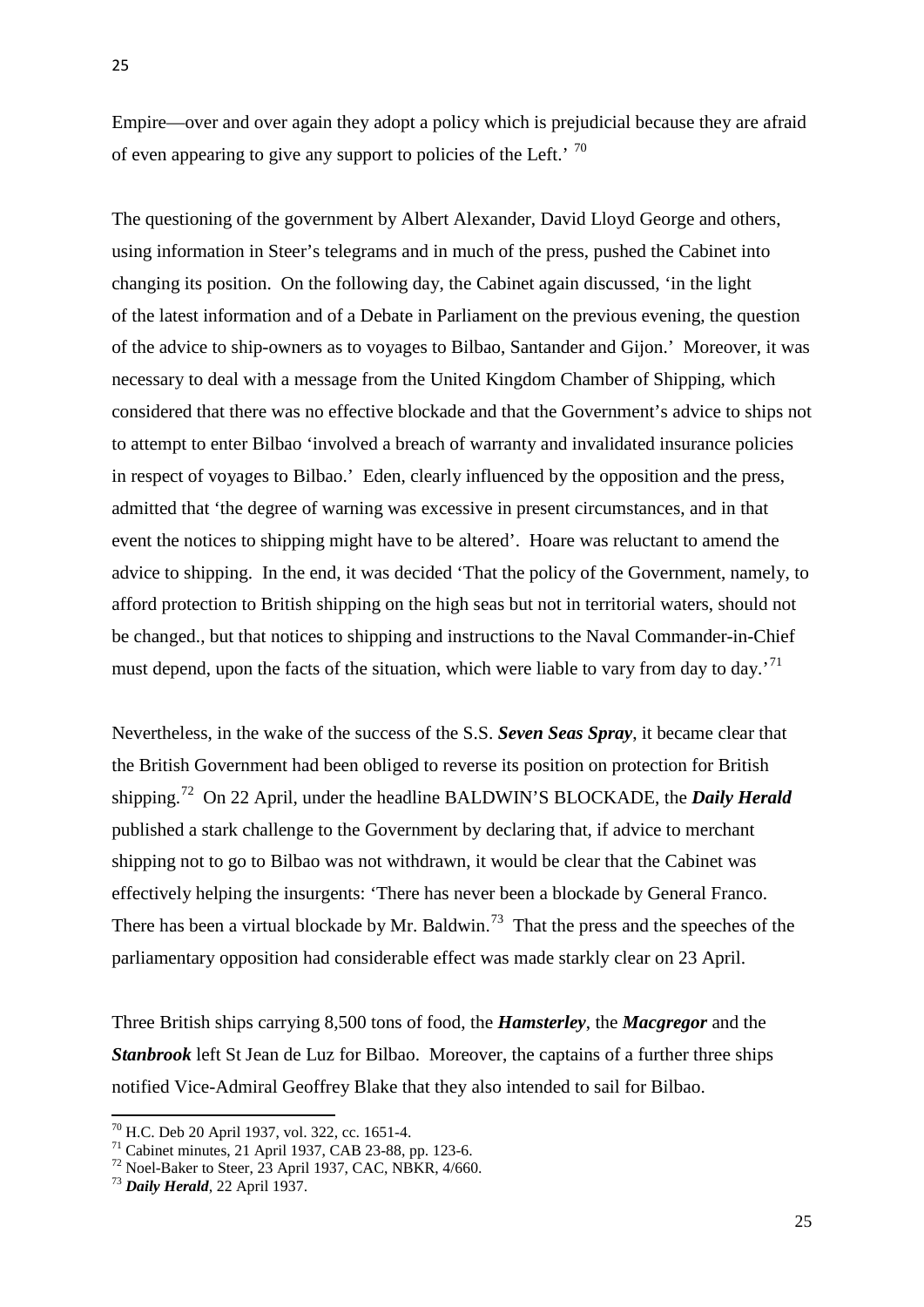Accordingly, Admiral Blake signalled to the Admiralty '*H.M.S. Hood* will be there', meaning that, while not offering direct escort for the food convey, he would keep his ship in the area lest they encounter problems with rebel warships. The *Almirante Cervera* and the armed trawler *Galerna* stopped the lead ship of the convoy, the *MacGregor*. The captain David 'Corn Cob' Jones signalled for assistance, and was joined by *HMS Firedrake*, one of two destroyers sailing with *HMS Hood*. The captain of the *Almirante Cervera* demanded that the British warships leave on the grounds that they were in the six-mile limit that the rebels claimed as territorial waters. Despite the overwhelming superiority of the British flotilla, the *Galerna* fired across the bows of **SS** *MacGregor*.

Admiral Blake decided to intervene and signalled *MacGregor* to continue on to Bilbao. The captain of the *Almirante Cervera* responded by aiming his guns at the British warships. Blake ordered *Hood*'s own guns to be ranged against the rebel battle-cruiser as a warning. He signalled that he would open fire if the Spanish ships did not leave which they did. The *Galerna* then entered Basque territorial waters and was driven off by the coastal batteries. The convoy was then escorted to Bilbao by Basque armed trawlers.<sup>[74](#page-25-0)</sup> On Sunday 25 April, two more British merchant vessels, *SS Thurston* and the *SS Stesso* reached Bilbao with food cargos. Over the next few days, they were followed by the *Sheaf Garth*, the *Backworth*, the *Sheaf Field*, the *Thorpehall*, the *Marvia*, the *Portelet*. [75](#page-25-1)

In response, Franco's brother Nicolás sent Troncoso to protest to Chilton. He reported that, an incandescent Troncoso made the absurd threat that 'if we wanted war, we could have it. He then went on to say that General Franco would stop all commerce with Great Britain if our attitude was persisted in. He added that commanding officer of *Admiral Cervera* had attempted suicide from mortification.' Troncoso demanded that Franco's Spain be afforded belligerent rights and also the extension of territorial waters to six miles. There could be no question of belligerent rights. Eden discussed this in cabinet on 28 April stating that 'If belligerent rights were granted, our ships could be stopped on the high seas, taken into Spanish ports for search, and all commerce with Spain would come to an end. If we did it alone a difficult Parliamentary situation would be created.' Accordingly, Eden replied to

<span id="page-25-0"></span><sup>74</sup> *The Times*, 24 April, *Daily Mail*, 1937; Steer, *Gernika*, pp. 206-09; Cable, *The Royal Navy*, pp. 76, 87-90; Cervera Valderrama, *Memorias*, pp. 145-6; Michael Alpert, *La guerra civil española en el mar* (Madrid: Siglo XX, 1987) pp. 255-7. 75 H.C. Deb 26 April 1937 vol. 323, cc. 11-12, 28 April 1937 vol. 323 cc. 312-9; Heaton, *Welsh Blockade* 

<span id="page-25-1"></span>*Runners*, pp. 47-8; Alpert, *La guerra civil española en el mar*, pp. 257-8.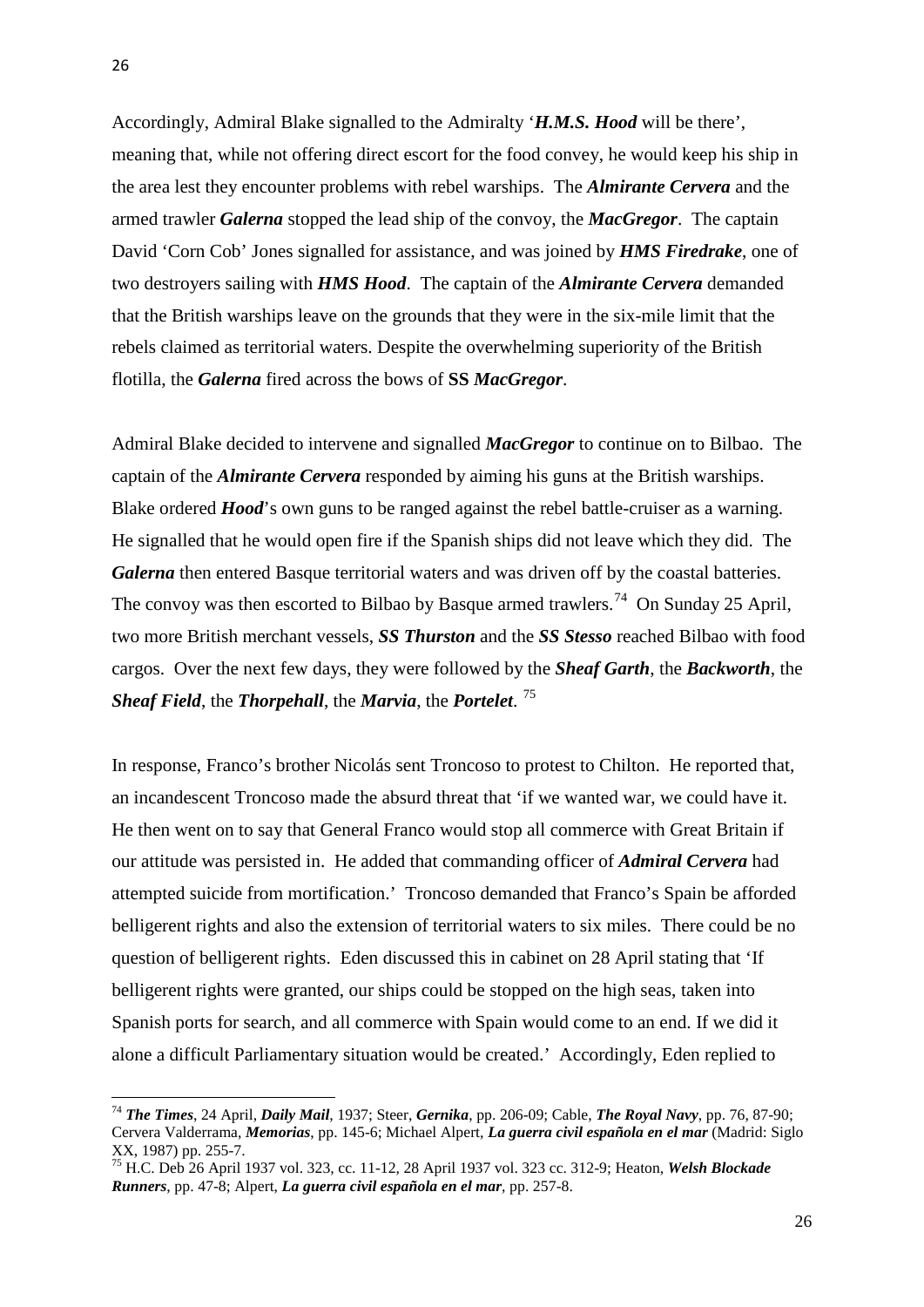Chilton on 28 April, instructing him to inform Troncoso that British policy 'is to the effect that whilst unable to advise British shipping to enter Bilbao they are determined, in the event of British ships ignoring the warning, to give them full protection on the high seas if called upon to do so.'<sup>[76](#page-26-0)</sup>

An ironic sequel to the issue of the mining of the approaches to Bilbao took place on 30 April. Shortly after 8.15 a.m., while attempting to intercept a British merchant ship, the *SS Knitsley*, going to Bilbao to pick up iron ore, the Spanish destroyer *Velasco* received a distress signal from the battleship *España*. The crew of the *Knitsley* witnessed the destroyer going alongside the *España*. Shortly afterwards, the battleship listed to port before turning over and sinking stern first. The *España* sank as a result of hitting a mine which had broken free of its moorings, a mine laid by the rebels themselves. Needless to say, the Francoist authorities denied that this had been the case. There was speculation that the warship had been sunk as a result of being bombed by a Republican aircraft. However, an investigation by the British Admiralty, alarmed at the prospect of airborne attacks on its vessels, concluded that the **España** had indeed been sunk by a mine.<sup>[77](#page-26-1)</sup>

Throughout May and June Noel-Baker and Steer continued to apply diplomatic and political pressure to help give the Basques the best possible chance of resisting Franco's forces. In the month and a half after the bombing of Gernika, they went to great lengths, with professional and personal risks, to prevent a Nationalist victory. Their principal efforts were directed towards trying to get aircraft for the Basque forces. The biggest single weakness of Basque defence was the absence of adequate air cover over Bilbao to combat the overwhelming strength of the Condor Legion and the Aviazione Legionaria. On 8 May, Steer wrote to Noel-Baker that 'the depression of the militia [is] due most of all to the entire absence of aviation on our side.' Promises by the Valencia government to send aircraft to Bilbao came to nothing in part because of the crisis that broke out on 3 May in Barcelona. In his 8 May letter, Steer implored Noel-Baker to 'do your utmost to see that planes of some sort arrive. The only way it can be done is through the French, through Pierre Cot, with French planes.<sup>78</sup>

<span id="page-26-0"></span><sup>&</sup>lt;sup>76</sup> Chilton to Eden, 26 April; Eden to Chilton, 28 April 1937, FO371/21353, W8187/23/41; Cabinet minutes, 28<br>April 1937, CAB 23-88, pp. 139-43.

<span id="page-26-1"></span>April 1937, CAB 23-88, pp. 139-43. <sup>77</sup> Alpert, *La guerra civil española en el mar*, pp. 259-60; Gerald Howson, *Aircraft of the Spanish Civil War*  1936-1939 (London: Putnam, 1990) p. 160. The issue was discussed in parliament on 5 and 26 May. See HC<br>Deb 5 May 1937 vol. 323, cc.1135-7; HC Deb 26 May 1937 vol. 324, cc.256-7.

<span id="page-26-2"></span> $^{78}$  Steer to Noel-Baker, 8 May 1937, CAC, NBKR,  $4X/118$ ; Noel-Baker to Lloyd-George, 13 May 1937, CAC, NBKR, 4/660.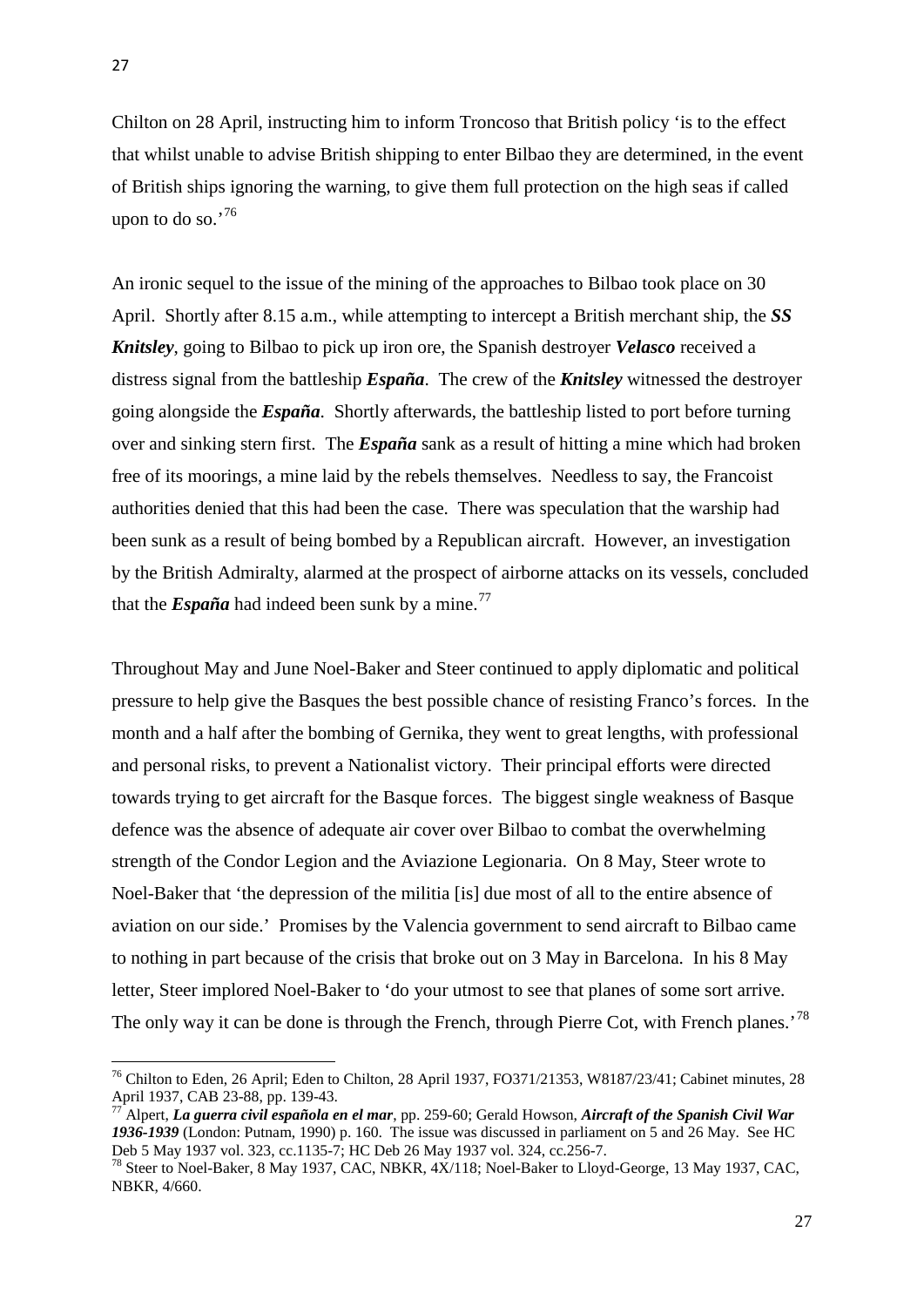In fact, on that day, fifteen Spanish Republican aircraft had landed at the Air-France airfield at Montaudran outside Toulouse. They were en route from Catalonia to the Basque Country. It was expected that sympathetic socialist employees of Air France would refuel them. In fact, under pressure from the Non-Intervention Patrol Commission inspectors, they were obliged to return to Lérida on the following day escorted by a squadron of the French air force.<sup>[79](#page-27-0)</sup> In response, an indignant Steer, recalling that, in 1936, Pierre Cot, as the French Minister of Aviation, had covertly supplied the Republican forces with sixty aircraft, tried once more to mobilise Noel-Baker who had close relations with Cot through their collaboration in the League of Nations. Declaring himself 'angered by French cowardice', Steer wrote sarcastically: 'I hope you'll be able to congratulate on my behalf Pierre Cot for the stoppage of the Spanish government planes at Toulouse. The fact that no planes can now come to Bilbao means that the town will be taken, Madrid will be next, then the whole of Spain. … France will be the next place for the Fascist conspiracy, and Cot himself the next man for the high jump. If he acts with coolness and decision now he can turn defeat into victory.' Noel-Baker could do nothing and nor could Cot who was under pressure from his prime minister Leon Blum to conform to Non-Intervention rules. In consequence, he wrote to Lloyd-George that the resulting demoralisation of Basque troops 'led to the abandonment of very good strategic positions'.<sup>[80](#page-27-1)</sup> Lloyd-George felt that Cot was not to blame, describing him as 'the only man in the present French Ministry who is worth a dime.'<sup>[81](#page-27-2)</sup> On 17 May, the Valencia government tried again, this time sending thirty-five aircraft from Lérida. Because of bad weather, half were forced to return to base and only seventeen reached Toulouse. The result was virtually the same. The French government gave permission for them to proceed to Bilbao after first removing their machine guns. The Valencia government decided that this was pointless and ordered them to return to Lérida. The Republican government therefore made the decision to send aircraft via the direct, and more dangerous, route over Francoist territory. Insufficient to start with, the losses suffered en route ensured that not enough aircraft arrived.<sup>[82](#page-27-3)</sup> Reflecting the desperate situation, Steer wrote that 'the fall of Bilbao is more than probable if new material does not arrive.<sup>83</sup> It took a little longer than he had

<span id="page-27-0"></span><sup>&</sup>lt;sup>79</sup> Ramón Salas Larrazábal, *Historia del Ejército popular de la República* 4 vols (Madrid: Editora Nacional, 1973) II, p. 1381; Pike, *La Galia Dividida*, p. 255; Thomas, *The Spanish Civil War*, p. 680.

<span id="page-27-1"></span><sup>&</sup>lt;sup>80</sup> Steer to Noel-Baker, 9 May 1937, CAC, NBKR, 4X/118; Noel-Baker to Archibald Sinclair, 10 May 1937, CAC, NBKR, 4/660.

<span id="page-27-2"></span><sup>&</sup>lt;sup>81</sup> Lloyd-George to Noel-Baker, 14 May 1937, CAC, NBKR, 4/660.<br><sup>82</sup> Salas Larrazábal, *Historia del Ejército popular*, II, pp. 1381-4.<br><sup>83</sup> Steer to Noel-Baker, 31 May 1937, CAC, NBKR, 4X/122.

<span id="page-27-3"></span>

<span id="page-27-4"></span>